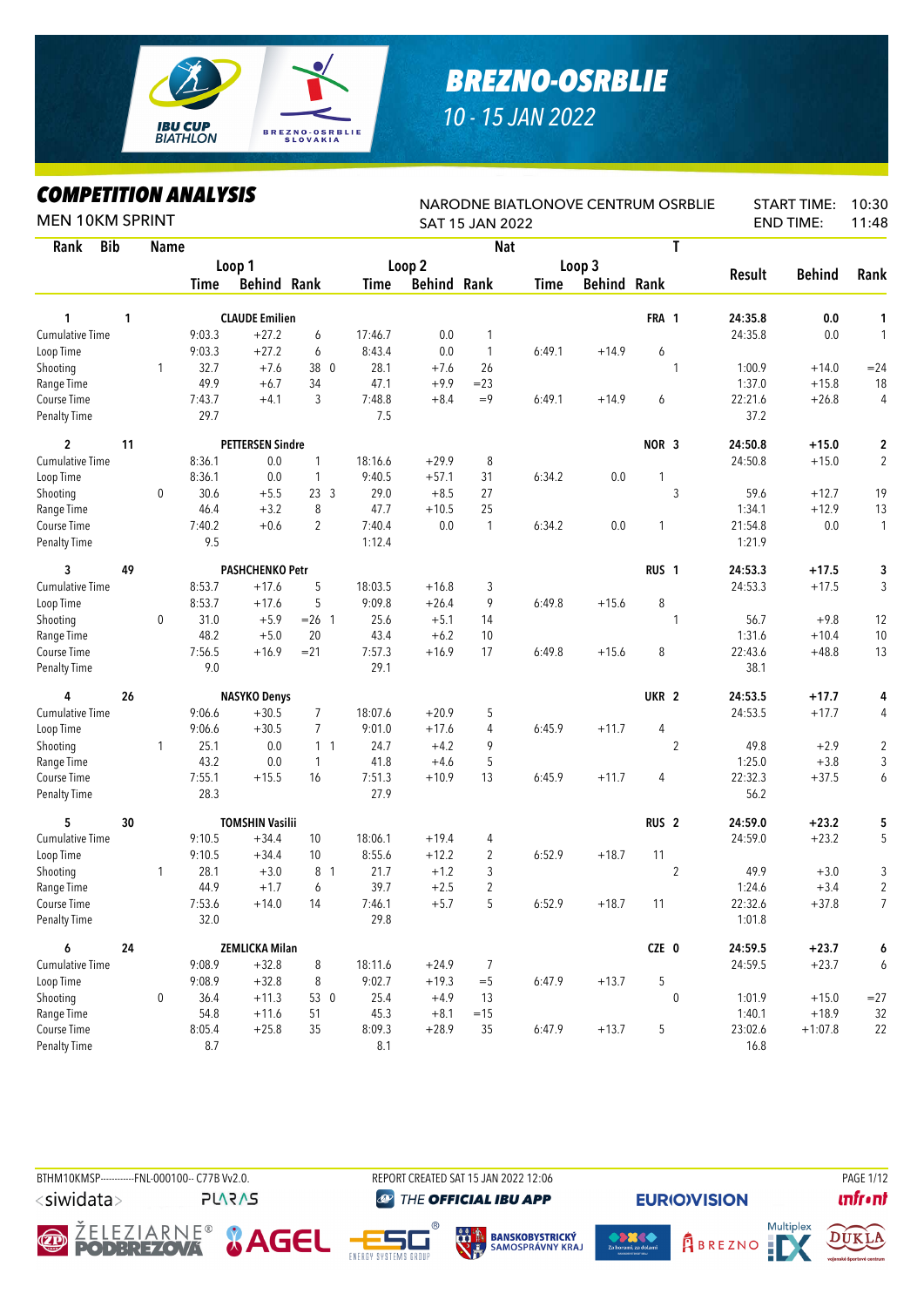| <b>Bib</b><br>Rank          |    | <b>Name</b>    |                |                           |                 |                  |                    | <b>Nat</b>     |             |                    |                  | T              |                   |                     |                |
|-----------------------------|----|----------------|----------------|---------------------------|-----------------|------------------|--------------------|----------------|-------------|--------------------|------------------|----------------|-------------------|---------------------|----------------|
|                             |    |                |                | Loop 1                    |                 |                  | Loop <sub>2</sub>  |                |             | Loop 3             |                  |                |                   |                     |                |
|                             |    |                | <b>Time</b>    | <b>Behind Rank</b>        |                 | Time             | <b>Behind Rank</b> |                | <b>Time</b> | <b>Behind Rank</b> |                  |                | <b>Result</b>     | <b>Behind</b>       | Rank           |
| 7                           | 16 |                |                | <b>IVANOV Dmitrii</b>     |                 |                  |                    |                |             |                    | RUS <sub>1</sub> |                | 25:06.3           | $+30.5$             | 7              |
| <b>Cumulative Time</b>      |    |                | 8:52.2         | $+16.1$                   | 4               | 18:02.3          | $+15.6$            | $\overline{2}$ |             |                    |                  |                | 25:06.3           | $+30.5$             | $\overline{7}$ |
| Loop Time                   |    |                | 8:52.2         | $+16.1$                   | 4               | 9:10.1           | $+26.7$            | 10             | 7:04.0      | $+29.8$            | $= 22$           |                |                   |                     |                |
| Shooting                    |    | $\mathbf 0$    | 30.2           | $+5.1$                    | $= 20$ 1        | 31.7             | $+11.2$            | 38             |             |                    |                  | 1              | 1:01.9            | $+15.0$             | $= 27$         |
| Range Time                  |    |                | 47.6           | $+4.4$                    | 17              | 49.6             | $+12.4$            | 35             |             |                    |                  |                | 1:37.2            | $+16.0$             | 21             |
| Course Time                 |    |                | 7:55.3         | $+15.7$                   | $=17$           | 7:50.5           | $+10.1$            | 12             | 7:04.0      | $+29.8$            | $= 22$           |                | 22:49.8           | $+55.0$             | 16             |
| <b>Penalty Time</b>         |    |                | 9.3            |                           |                 | 30.0             |                    |                |             |                    |                  |                | 39.3              |                     |                |
| 8                           | 14 |                |                | <b>BRAUNHOFER Patrick</b> |                 |                  |                    |                |             |                    | ITA 1            |                | 25:09.5           | $+33.7$             | 8              |
| Cumulative Time             |    |                | 9:12.0         | $+35.9$                   | 11              | 18:09.4          | $+22.7$            | 6              |             |                    |                  |                | 25:09.5           | $+33.7$             | 8              |
| Loop Time                   |    |                | 9:12.0         | $+35.9$                   | 11              | 8:57.4           | $+14.0$            | 3              | 7:00.1      | $+25.9$            | 19               |                |                   |                     |                |
| Shooting                    |    | 1              | 31.4           | $+6.3$                    | $= 28$ 0        | 31.2             | $+10.7$            | 36             |             |                    |                  | 1              | 1:02.6            | $+15.7$             | 31             |
| Range Time                  |    |                | 47.9           | $+4.7$                    | $=18$           | 48.8             | $+11.6$            | 33             |             |                    |                  |                | 1:36.7            | $+15.5$             | 17             |
| Course Time                 |    |                | 7:55.4         | $+15.8$                   | $=19$           | 8:00.9           | $+20.5$            | 23             | 7:00.1      | $+25.9$            | 19               |                | 22:56.4           | $+1:01.6$           | 20             |
| <b>Penalty Time</b>         |    |                | 28.7           |                           |                 | 7.7              |                    |                |             |                    |                  |                | 36.4              |                     |                |
| 9                           | 28 |                |                | <b>STRELOW Justus</b>     |                 |                  |                    |                |             |                    | GER <sub>2</sub> |                | 25:21.9           | +46.1               | 9              |
| <b>Cumulative Time</b>      |    |                | 8:43.8         | $+7.7$                    | $=2$            | 18:19.1          | $+32.4$            | 10             |             |                    |                  |                | 25:21.9           | $+46.1$             | 9              |
| Loop Time                   |    |                | 8:43.8         | $+7.7$                    | $=2$            | 9:35.3           | $+51.9$            | 27             | 7:02.8      | $+28.6$            | 21               |                |                   |                     |                |
| Shooting                    |    | $\mathbf 0$    | 32.4           | $+7.3$                    | 36 2            | 29.8             | $+9.3$             | $=30$          |             |                    |                  | $\overline{c}$ | 1:02.3            | $+15.4$             | $30\,$         |
| Range Time                  |    |                | 48.9           | $+5.7$                    | $= 24$          | 48.7             | $+11.5$            | 32             |             |                    |                  |                | 1:37.6            | $+16.4$             | 23             |
| Course Time                 |    |                | 7:45.5         | $+5.9$                    | 4               | 7:57.4           | $+17.0$            | 18             | 7:02.8      | $+28.6$            | 21               |                | 22:45.7           | $+50.9$             | 14             |
| <b>Penalty Time</b>         |    |                | 9.4            |                           |                 | 49.2             |                    |                |             |                    |                  |                | 58.6              |                     |                |
| 10                          | 64 |                |                | <b>PERVUSHIN Mikhail</b>  |                 |                  |                    |                |             |                    | RUS <sub>2</sub> |                | 25:23.6           | $+47.8$             | 10             |
| Cumulative Time             |    |                | 9:24.6         | $+48.5$                   | 23              | 18:33.9          | $+47.2$            | 12             |             |                    |                  |                | 25:23.6           | $+47.8$             | 10             |
| Loop Time                   |    |                | 9:24.6         | $+48.5$                   | 23              | 9:09.3           | $+25.9$            | 8              | 6:49.7      | $+15.5$            | 7                |                |                   |                     |                |
| Shooting                    |    | $\mathbf{1}$   | 41.4           | $+16.3$                   | 74 1            | 31.9             | $+11.4$            | 40             |             |                    |                  | $\overline{2}$ | 1:13.4            | $+26.5$             | 50             |
| Range Time                  |    |                | 59.2           | $+16.0$                   | 69              | 51.8             | $+14.6$            | 41             |             |                    |                  |                | 1:51.0            | $+29.8$             | 50             |
| Course Time                 |    |                | 7:54.6         | $+15.0$                   | 15              | 7:48.5           | $+8.1$             | 8              | 6:49.7      | $+15.5$            | $\overline{7}$   |                | 22:32.8           | $+38.0$             | 8              |
| <b>Penalty Time</b>         |    |                | 30.8           |                           |                 | 29.0             |                    |                |             |                    |                  |                | 59.8              |                     |                |
| 11                          | 15 |                |                | <b>PAULSEN Vetle</b>      |                 |                  |                    |                |             |                    | NOR 4            |                | 25:31.7           | $+55.9$             | 11             |
| <b>Cumulative Time</b>      |    |                | 9:16.4         | $+40.3$                   | 17              | 18:39.2          | $+52.5$            | 15             |             |                    |                  |                | 25:31.7           | $+55.9$             | 11             |
| Loop Time                   |    |                | 9:16.4         | $+40.3$                   | 17              | 9:22.8           | $+39.4$            | 17             | 6:52.5      | $+18.3$            | 10               |                |                   |                     |                |
| Shooting                    |    | $\overline{2}$ | 28.0           | $+2.9$                    | 7 <sub>2</sub>  | 23.8             | $+3.3$             | $\overline{7}$ |             |                    |                  | 4              | 51.9              | $+5.0$              | 5              |
| Range Time                  |    |                | 44.8           | $+1.6$                    | 5               | 42.4             | $+5.2$             | 8              |             |                    |                  |                | 1:27.2            | $+6.0$              | 4              |
| Course Time                 |    |                | 7:39.6         | 0.0                       | 1               | 7:48.4           | $+8.0$             | $\overline{7}$ | 6:52.5      | $+18.3$            | 10               |                | 22:20.5           | $+25.7$             | 3              |
| <b>Penalty Time</b>         |    |                | 52.0           |                           |                 | 52.0             |                    |                |             |                    |                  |                | 1:44.0            |                     |                |
| 12                          | 4  |                |                | <b>TKALENKO Ruslan</b>    |                 |                  |                    |                |             |                    | UKR 3            |                | 25:33.5           | $+57.7$             | 12             |
| <b>Cumulative Time</b>      |    |                | 8:43.8         | $+7.7$                    | $=2$            | 18:36.4          | $+49.7$            | 14             |             |                    |                  |                | 25:33.5           | $+57.7$             | 12             |
| Loop Time                   |    |                | 8:43.8         | $+7.7$                    | $=2$            | 9:52.6           | $+1:09.2$          | 39             | 6:57.1      | $+22.9$            | 16               |                |                   |                     |                |
| Shooting                    |    | 0              | 30.9           | $+5.8$                    | 253             | 41.7             | $+21.2$            | $=68$          |             |                    |                  | 3              | 1:12.7            | $+25.8$             | 49             |
| Range Time                  |    |                | 47.5           | $+4.3$                    | $=15$           | 59.0             | $+21.8$            | $=62$          |             |                    |                  |                | 1:46.5            | $+25.3$             | $=43$          |
| Course Time<br>Penalty Time |    |                | 7:47.9<br>8.4  | $+8.3$                    | 6               | 7:46.0<br>1:07.6 | $+5.6$             | 4              | 6:57.1      | $+22.9$            | 16               |                | 22:31.0<br>1:16.0 | $+36.2$             | 5              |
| 13                          | 19 |                |                | <b>BROUTIER Remi</b>      |                 |                  |                    |                |             |                    |                  |                | 25:39.2           |                     |                |
| <b>Cumulative Time</b>      |    |                |                |                           |                 |                  | $+47.9$            | 13             |             |                    | FRA 2            |                |                   | $+1:03.4$           | 13             |
|                             |    |                | 9:16.6         | $+40.5$<br>$+40.5$        | 18<br>18        | 18:34.6          |                    |                |             | $+30.4$            | 24               |                | 25:39.2           | $+1:03.4$           | 13             |
| Loop Time                   |    |                | 9:16.6         |                           |                 | 9:18.0           | $+34.6$            | 13             | 7:04.6      |                    |                  |                |                   |                     |                |
| Shooting                    |    | $\mathbf{1}$   | 30.4           | $+5.3$                    | 22 <sub>1</sub> | 23.3<br>42.1     | $+2.8$             | 6              |             |                    |                  | $\overline{2}$ | 53.7              | $+6.8$              | 6              |
| Range Time<br>Course Time   |    |                | 48.5<br>7:57.1 | $+5.3$<br>$+17.5$         | $= 22$<br>24    | 8:05.6           | $+4.9$<br>$+25.2$  | $=6$<br>28     | 7:04.6      | $+30.4$            | 24               |                | 1:30.6<br>23:07.3 | $+9.4$<br>$+1:12.5$ | 8<br>23        |
| Penalty Time                |    |                | 31.0           |                           |                 | 30.3             |                    |                |             |                    |                  |                | 1:01.3            |                     |                |
| 14                          | 45 |                |                | <b>BOCHARNIKOV Sergey</b> |                 |                  |                    |                |             |                    | BLR 2            |                | 25:42.0           | $+1:06.2$           | 14             |
| <b>Cumulative Time</b>      |    |                | 9:12.5         | $+36.4$                   | 12              | 18:42.6          | $+55.9$            | 16             |             |                    |                  |                | 25:42.0           | $+1:06.2$           | 14             |
| Loop Time                   |    |                | 9:12.5         | $+36.4$                   | 12              | 9:30.1           | $+46.7$            | 23             | 6:59.4      | $+25.2$            | 17               |                |                   |                     |                |
| Shooting                    |    | 1              | 32.1           | $+7.0$                    | $33 \quad 1$    | 54.0             | $+33.5$            | 87             |             |                    |                  | $\overline{c}$ | 1:26.2            | $+39.3$             | 80             |
| Range Time                  |    |                | 50.3           | $+7.1$                    | $= 36$          | 1:12.8           | $+35.6$            | $= 87$         |             |                    |                  |                | 2:03.1            | $+41.9$             | 76             |
| Course Time                 |    |                | 7:51.3         | $+11.7$                   | 10              | 7:46.5           | $+6.1$             | 6              | 6:59.4      | $+25.2$            | 17               |                | 22:37.2           | $+42.4$             | 10             |
| Penalty Time                |    |                | 30.9           |                           |                 | 30.8             |                    |                |             |                    |                  |                | 1:01.7            |                     |                |

BTHM10KMSP-----------FNL-000100-- C77B Vv2.0. <siwidata>

REPORT CREATED SAT 15 JAN 2022 12:06 **PLARAS THE OFFICIAL IBU APP** 

**O ŽELEZIARNE<sup>®</sup> SAGEL FESE** 



**CONSTRUCTION** 

**EURIO)VISION** 





**PAGE 2/12** *<u><u>Infront</u>*</u>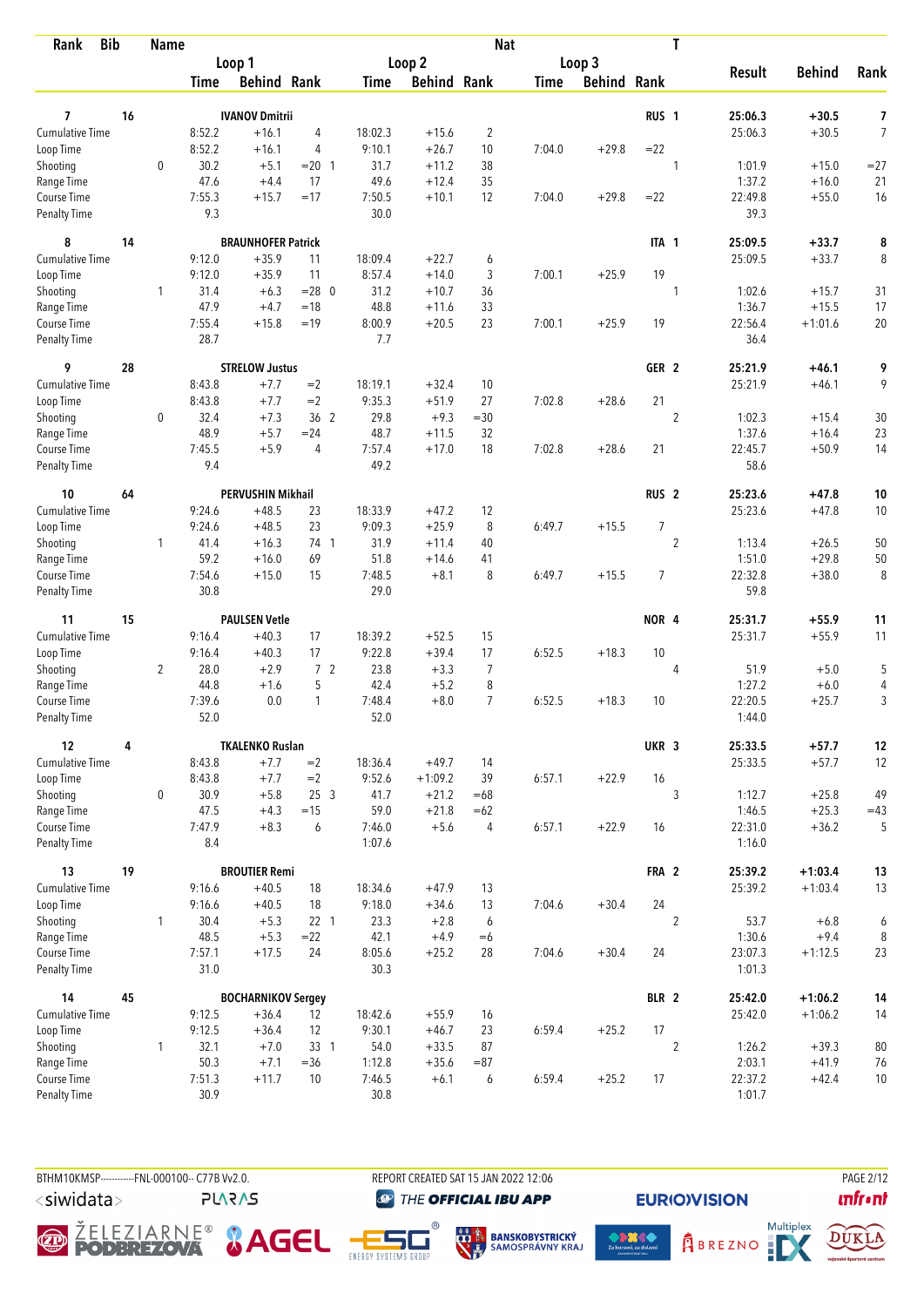| <b>Bib</b><br>Rank          |    | <b>Name</b>    |                  |                         |                 |                |                    | <b>Nat</b>     |             |                    |                  | T            |                   |               |                |
|-----------------------------|----|----------------|------------------|-------------------------|-----------------|----------------|--------------------|----------------|-------------|--------------------|------------------|--------------|-------------------|---------------|----------------|
|                             |    |                |                  | Loop 1                  |                 |                | Loop 2             |                |             | Loop 3             |                  |              |                   |               |                |
|                             |    |                | Time             | <b>Behind Rank</b>      |                 | Time           | <b>Behind Rank</b> |                | <b>Time</b> | <b>Behind Rank</b> |                  |              | <b>Result</b>     | <b>Behind</b> | Rank           |
| 15                          | 5  |                |                  | <b>WIESTNER Serafin</b> |                 |                |                    |                |             |                    | SUI <sub>3</sub> |              | 25:44.7           | $+1:08.9$     | 15             |
| Cumulative Time             |    |                |                  | $+1:01.4$               | 39              | 18:53.3        |                    | 21             |             |                    |                  |              |                   | $+1:08.9$     |                |
|                             |    |                | 9:37.5           |                         | 39              |                | $+1:06.6$          |                |             |                    |                  |              | 25:44.7           |               | 15             |
| Loop Time                   |    |                | 9:37.5           | $+1:01.4$               |                 | 9:15.8         | $+32.4$            | 12             | 6:51.4      | $+17.2$            | 9                |              |                   |               |                |
| Shooting                    |    | $\overline{2}$ | 35.0             | $+9.9$                  | $=48$ 1         | 33.7           | $+13.2$            | 44             |             |                    |                  | 3            | 1:08.7            | $+21.8$       | 41             |
| Range Time                  |    |                | 53.1             | $+9.9$                  | 47              | 51.9           | $+14.7$            | 42             |             |                    |                  |              | 1:45.0            | $+23.8$       | 42             |
| Course Time<br>Penalty Time |    |                | 7:52.9<br>51.5   | $+13.3$                 | 13              | 7:54.4<br>29.5 | $+14.0$            | 15             | 6:51.4      | $+17.2$            | 9                |              | 22:38.7<br>1:21.0 | $+43.9$       | 11             |
| 16                          | 68 |                |                  | <b>TRUSH Vitaliy</b>    |                 |                |                    |                |             |                    | UKR 1            |              | 25:47.6           | $+1:11.8$     | 16             |
| <b>Cumulative Time</b>      |    |                | 9:28.2           | $+52.1$                 | 26              | 18:30.9        | $+44.2$            | 11             |             |                    |                  |              | 25:47.6           | $+1:11.8$     | 16             |
| Loop Time                   |    |                | 9:28.2           | $+52.1$                 | 26              | 9:02.7         | $+19.3$            | $=$ 5          | 7:16.7      | $+42.5$            | 39               |              |                   |               |                |
| Shooting                    |    | 1              | 28.5             | $+3.4$                  | 11 <sub>0</sub> | 27.4           | $+6.9$             | 21             |             |                    |                  | $\mathbf{1}$ | 56.0              | $+9.1$        | 10             |
| Range Time                  |    |                | 47.0             | $+3.8$                  | 12              | 45.3           | $+8.1$             | $=15$          |             |                    |                  |              | 1:32.3            | $+11.1$       | 11             |
| Course Time                 |    |                | 8:10.4           | $+30.8$                 | $=41$           | 8:09.2         | $+28.8$            | 34             | 7:16.7      | $+42.5$            | 39               |              | 23:36.3           | $+1:41.5$     | 38             |
| Penalty Time                |    |                | 30.8             |                         |                 | 8.2            |                    |                |             |                    |                  |              | 39.0              |               |                |
| 17                          | 37 |                |                  | <b>DOTSENKO Andriy</b>  |                 |                |                    |                |             |                    | UKR 1            |              | 25:50.5           | $+1:14.7$     | 17             |
| <b>Cumulative Time</b>      |    |                | 9:25.7           | $+49.6$                 | 24              | 18:46.5        | $+59.8$            | 19             |             |                    |                  |              | 25:50.5           | $+1:14.7$     | 17             |
| Loop Time                   |    |                | 9:25.7           | $+49.6$                 | 24              | 9:20.8         | $+37.4$            | 14             | 7:04.0      | $+29.8$            | $= 22$           |              |                   |               |                |
| Shooting                    |    | $\mathbf{1}$   | 32.6             | $+7.5$                  | 37 0            | 38.0           | $+17.5$            | 54             |             |                    |                  | 1            | 1:10.6            | $+23.7$       | 45             |
| Range Time                  |    |                | 49.3             | $+6.1$                  | 28              | 57.2           | $+20.0$            | 55             |             |                    |                  |              | 1:46.5            | $+25.3$       | $=43$          |
| Course Time                 |    |                | 8:06.2           | $+26.6$                 | 36              | 8:15.8         | $+35.4$            | 46             | 7:04.0      | $+29.8$            | $= 22$           |              | 23:26.0           | $+1:31.2$     | 35             |
| Penalty Time                |    |                | 30.2             |                         |                 | 7.8            |                    |                |             |                    |                  |              | 38.0              |               |                |
| 18                          | 90 |                |                  | <b>STALDER Gion</b>     |                 |                |                    |                |             |                    | SUI 0            |              | 25:52.7           | $+1:16.9$     | 18             |
| Cumulative Time             |    |                | 9:14.1           | $+38.0$                 | 15              | 18:17.9        | $+31.2$            | 9              |             |                    |                  |              | 25:52.7           | $+1:16.9$     | 18             |
| Loop Time                   |    |                | 9:14.1           | $+38.0$                 | 15              | 9:03.8         | $+20.4$            | 7              | 7:34.8      | $+1:00.6$          | 64               |              |                   |               |                |
| Shooting                    |    | 0              | 31.8             | $+6.7$                  | $=310$          | 22.2           | $+1.7$             | 5              |             |                    |                  | $\mathbf{0}$ | 54.0              | $+7.1$        | 7              |
| Range Time                  |    |                | 49.1             | $+5.9$                  | $=26$           | 40.8           | $+3.6$             | 4              |             |                    |                  |              | 1:29.9            | $+8.7$        | $\overline{7}$ |
| Course Time                 |    |                | 8:16.4           | $+36.8$                 | 49              | 8:14.7         | $+34.3$            | 43             | 7:34.8      | $+1:00.6$          | 64               |              | 24:05.9           | $+2:11.1$     | 53             |
| <b>Penalty Time</b>         |    |                | 8.6              |                         |                 | 8.3            |                    |                |             |                    |                  |              | 16.9              |               |                |
| 19                          | 56 |                |                  | <b>PORSHNEV Nikita</b>  |                 |                |                    |                |             |                    | RUS <sub>3</sub> |              | 25:56.4           | $+1:20.6$     | 19             |
| <b>Cumulative Time</b>      |    |                | 9:32.1           | $+56.0$                 | 31              | 18:59.7        | $+1:13.0$          | 24             |             |                    |                  |              | 25:56.4           | $+1:20.6$     | 19             |
| Loop Time                   |    |                | 9:32.1           | $+56.0$                 | 31              | 9:27.6         | $+44.2$            | 21             | 6:56.7      | $+22.5$            | 15               |              |                   |               |                |
| Shooting                    |    | $\overline{2}$ | 33.8             | $+8.7$                  | $=43$ 1         | 45.2           | $+24.7$            | 76             |             |                    |                  | 3            | 1:19.1            | $+32.2$       | 61             |
| Range Time                  |    |                | 51.0             | $+7.8$                  | 42              | 1:01.9         | $+24.7$            | 70             |             |                    |                  |              | 1:52.9            | $+31.7$       | 54             |
| Course Time                 |    |                | 7:51.4           | $+11.8$                 | 11              | 7:58.7         | $+18.3$            | 20             | 6:56.7      | $+22.5$            | 15               |              | 22:46.8           | $+52.0$       | 15             |
| <b>Penalty Time</b>         |    |                | 49.7             |                         |                 | 27.0           |                    |                |             |                    |                  |              | 1:16.7            |               |                |
| 20                          | 43 |                |                  | <b>STRUM Matthew</b>    |                 |                |                    |                |             |                    | CAN 1            |              | 25:59.3           | $+1:23.5$     | 20             |
| <b>Cumulative Time</b>      |    |                | 9:09.0           | $+32.9$                 | 9               | 18:44.5        | $+57.8$            | 17             |             |                    |                  |              | 25:59.3           | $+1:23.5$     | 20             |
| Loop Time                   |    |                | 9:09.0           | $+32.9$                 | 9               | 9:35.5         | $+52.1$            | 28             | 7:14.8      | $+40.6$            | 37               |              |                   |               |                |
| Shooting                    |    | 0              | 27.9             | $+2.8$                  | 6 1             | 33.0           | $+12.5$            | 42             |             |                    |                  | 1            | 1:00.9            | $+14.0$       | $= 24$         |
| Range Time                  |    |                | 46.6             | $+3.4$                  | 10              | 51.3           | $+14.1$            | 40             |             |                    |                  |              | 1:37.9            | $+16.7$       | $=25$          |
| Course Time<br>Penalty Time |    |                | 8:13.1<br>9.3    | $+33.5$                 | 44              | 8:15.9<br>28.3 | $+35.5$            | 47             | 7:14.8      | $+40.6$            | 37               |              | 23:43.8<br>37.6   | $+1:49.0$     | 40             |
| 21                          | 22 |                |                  | MUKHAMEDZIANOV Ilnaz    |                 |                |                    |                |             |                    | RUS <sub>5</sub> |              | 26:00.5           | $+1:24.7$     |                |
| <b>Cumulative Time</b>      |    |                |                  |                         |                 |                |                    | $=29$          |             |                    |                  |              |                   |               | 21             |
|                             |    |                | 9:59.3           | $+1:23.2$               | 57              | 19:20.4        | $+1:33.7$          |                |             |                    |                  |              | 26:00.5           | $+1:24.7$     | 21             |
| Loop Time                   |    |                | 9:59.3           | $+1:23.2$               | 57              | 9:21.1         | $+37.7$            | 15             | 6:40.1      | $+5.9$             | $\overline{2}$   |              |                   |               |                |
| Shooting                    |    | 3              | 38.4             | $+13.3$                 | 64 2            | 30.8           | $+10.3$            | $=32$          |             |                    |                  | 5            | 1:09.2            | $+22.3$       | 42             |
| Range Time                  |    |                | 55.3             | $+12.1$                 | $= 54$          | 48.4           | $+11.2$            | 31             |             |                    |                  |              | 1:43.7            | $+22.5$       | 38             |
| Course Time<br>Penalty Time |    |                | 7:50.3<br>1:13.7 | $+10.7$                 | 8               | 7:42.4<br>50.3 | $+2.0$             | $\overline{2}$ | 6:40.1      | $+5.9$             | $\overline{2}$   |              | 22:12.8<br>2:04.0 | $+18.0$       | $\overline{2}$ |
| 22                          | 46 |                |                  | <b>KAZAR Matej</b>      |                 |                |                    |                |             |                    | SVK 0            |              | 26:06.4           | $+1:30.6$     | 22             |
| <b>Cumulative Time</b>      |    |                | 9:13.7           | $+37.6$                 | 14              | 18:46.2        | $+59.5$            | 18             |             |                    |                  |              | 26:06.4           | $+1:30.6$     | 22             |
| Loop Time                   |    |                | 9:13.7           | $+37.6$                 | 14              | 9:32.5         | $+49.1$            | 25             | 7:20.2      | $+46.0$            | 45               |              |                   |               |                |
| Shooting                    |    | 0              | 26.1             | $+1.0$                  | 2 <sub>0</sub>  | 56.9           | $+36.4$            | 90             |             |                    |                  | $\mathbf 0$  | 1:23.1            | $+36.2$       | $= 71$         |
| Range Time                  |    |                | 43.9             | $+0.7$                  | $\overline{2}$  | 1:12.8         | $+35.6$            | $= 87$         |             |                    |                  |              | 1:56.7            | $+35.5$       | 63             |
| Course Time                 |    |                | 8:21.5           | $+41.9$                 | $= 56$          | 8:12.8         | $+32.4$            | 37             | 7:20.2      | $+46.0$            | 45               |              | 23:54.5           | $+1:59.7$     | 46             |
| Penalty Time                |    |                | 8.3              |                         |                 | 6.9            |                    |                |             |                    |                  |              | 15.2              |               |                |

BTHM10KMSP-----------FNL-000100-- C77B Vv2.0. <siwidata>

**PLARAS** 

REPORT CREATED SAT 15 JAN 2022 12:06 **THE OFFICIAL IBU APP** 









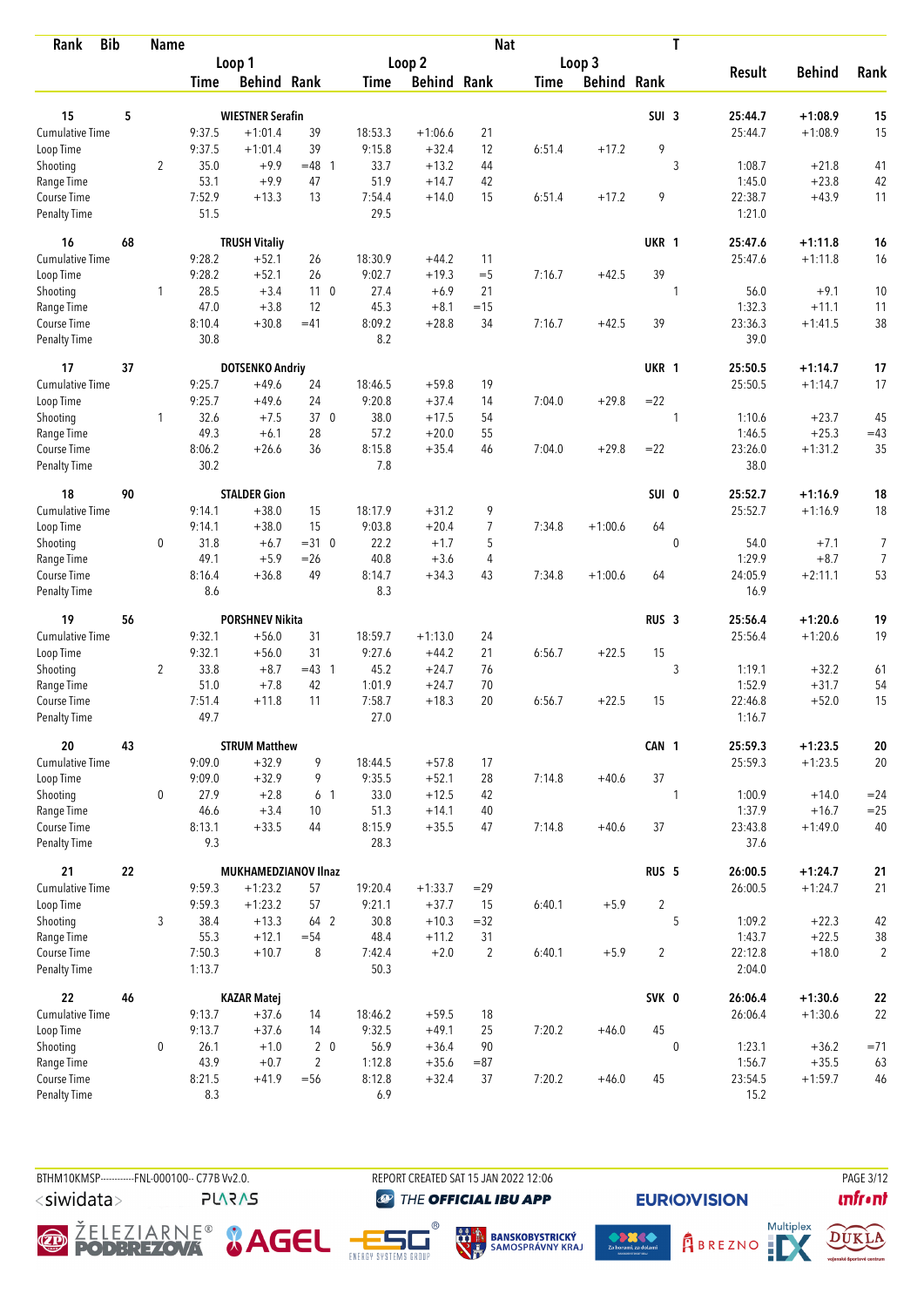| <b>Bib</b><br>Rank                 |    | <b>Name</b>    |                  |                           |                 |                   |                        | <b>Nat</b>   |             |                    |                  | T              |                   |                    |              |
|------------------------------------|----|----------------|------------------|---------------------------|-----------------|-------------------|------------------------|--------------|-------------|--------------------|------------------|----------------|-------------------|--------------------|--------------|
|                                    |    |                |                  | Loop 1                    |                 |                   | Loop 2                 |              |             | Loop 3             |                  |                |                   |                    |              |
|                                    |    |                | <b>Time</b>      | <b>Behind Rank</b>        |                 | <b>Time</b>       | <b>Behind Rank</b>     |              | <b>Time</b> | <b>Behind Rank</b> |                  |                | <b>Result</b>     | <b>Behind</b>      | Rank         |
|                                    |    |                |                  |                           |                 |                   |                        |              |             |                    |                  |                |                   |                    |              |
| 23                                 | 10 |                |                  | <b>GROSS Marco</b>        |                 |                   |                        |              |             |                    | GER <sub>2</sub> |                | 26:10.5           | $+1:34.7$          | 23           |
| Cumulative Time                    |    |                | 9:24.4<br>9:24.4 | $+48.3$<br>$+48.3$        | 22<br>22        | 19:10.7<br>9:46.3 | $+1:24.0$<br>$+1:02.9$ | 28<br>34     |             | $+25.6$            | 18               |                | 26:10.5           | $+1:34.7$          | 23           |
| Loop Time                          |    |                | 35.0             | $+9.9$                    | $=48$ 1         | 53.4              | $+32.9$                |              | 6:59.8      |                    |                  | $\overline{2}$ | 1:28.5            |                    |              |
| Shooting<br>Range Time             |    | 1              | 51.6             | $+8.4$                    | 43              | 1:10.9            | $+33.7$                | 86<br>86     |             |                    |                  |                | 2:02.5            | $+41.6$<br>$+41.3$ | 84<br>73     |
| Course Time                        |    |                | 8:02.9           | $+23.3$                   | 30              | 8:08.4            | $+28.0$                | 32           | 6:59.8      | $+25.6$            | 18               |                | 23:11.1           | $+1:16.3$          | 27           |
| Penalty Time                       |    |                | 29.9             |                           |                 | 27.0              |                        |              |             |                    |                  |                | 56.9              |                    |              |
| 23                                 | 58 |                |                  | <b>SCHMUCK Dominic</b>    |                 |                   |                        |              |             |                    | GER <sub>2</sub> |                | 26:10.5           | $+1:34.7$          | 23           |
| <b>Cumulative Time</b>             |    |                | 9:32.0           | $+55.9$                   | 30              | 19:01.5           | $+1:14.8$              | 25           |             |                    |                  |                | 26:10.5           | $+1:34.7$          | 23           |
| Loop Time                          |    |                | 9:32.0           | $+55.9$                   | 30              | 9:29.5            | $+46.1$                | 22           | 7:09.0      | $+34.8$            | 29               |                |                   |                    |              |
| Shooting                           |    | 1              | 32.2             | $+7.1$                    | 34 1            | 25.2              | $+4.7$                 | 11           |             |                    |                  | $\overline{2}$ | 57.5              | $+10.6$            | 13           |
| Range Time                         |    |                | 49.4             | $+6.2$                    | 29              | 44.4              | $+7.2$                 | 12           |             |                    |                  |                | 1:33.8            | $+12.6$            | 12           |
| Course Time                        |    |                | 8:11.1           | $+31.5$                   | 43              | 8:15.4            | $+35.0$                | 44           | 7:09.0      | $+34.8$            | 29               |                | 23:35.5           | $+1:40.7$          | 37           |
| <b>Penalty Time</b>                |    |                | 31.5             |                           |                 | 29.7              |                        |              |             |                    |                  |                | 1:01.2            |                    |              |
| 25                                 | 86 |                |                  | <b>PLETZ Logan</b>        |                 |                   |                        |              |             |                    | CAN 1            |                | 26:11.4           | $+1:35.6$          | 25           |
| <b>Cumulative Time</b>             |    |                | 9:37.6           | $+1:01.5$                 | 40              | 18:49.4           | $+1:02.7$              | 20           |             |                    |                  |                | 26:11.4           | $+1:35.6$          | 25           |
| Loop Time                          |    |                | 9:37.6           | $+1:01.5$                 | 40              | 9:11.8            | $+28.4$                | 11           | 7:22.0      | $+47.8$            | 49               |                |                   |                    |              |
| Shooting                           |    | 1              | 26.4             | $+1.3$                    | 30              | 20.5              | 0.0                    | $\mathbf{1}$ |             |                    |                  | 1              | 46.9              | 0.0                | $\mathbf{1}$ |
| Range Time                         |    |                | 44.0             | $+0.8$                    | 3               | 37.2              | 0.0                    | $\mathbf{1}$ |             |                    |                  |                | 1:21.2            | 0.0                | 1            |
| Course Time                        |    |                | 8:23.4           | $+43.8$                   | 61              | 8:27.2            | $+46.8$                | 54           | 7:22.0      | $+47.8$            | 49               |                | 24:12.6           | $+2:17.8$          | 55           |
| Penalty Time                       |    |                | 30.2             |                           |                 | 7.4               |                        |              |             |                    |                  |                | 37.6              |                    |              |
| 26                                 | 85 |                |                  | <b>DORFER Matthias</b>    |                 |                   |                        |              |             |                    | GER <sub>2</sub> |                | 26:13.3           | $+1:37.5$          | 26           |
| <b>Cumulative Time</b>             |    |                | 9:24.2           | $+48.1$                   | $=20$           | 18:56.8           | $+1:10.1$              | 23           |             |                    |                  |                | 26:13.3           | $+1:37.5$          | 26           |
| Loop Time                          |    |                | 9:24.2           | $+48.1$                   | $=20$           | 9:32.6            | $+49.2$                | 26           | 7:16.5      | $+42.3$            | 38               |                |                   |                    |              |
| Shooting                           |    | 1              | 45.1             | $+20.0$                   | 79 1            | 30.8              | $+10.3$                | $=32$        |             |                    |                  | 2              | 1:15.9            | $+29.0$            | 55           |
| Range Time                         |    |                | 1:02.9           | $+19.7$                   | 79              | 49.4              | $+12.2$                | 34           |             |                    |                  |                | 1:52.3            | $+31.1$            | $= 52$       |
| Course Time                        |    |                | 7:50.7           | $+11.1$                   | 9               | 8:13.4            | $+33.0$                | $= 38$       | 7:16.5      | $+42.3$            | 38               |                | 23:20.6           | $+1:25.8$          | 32           |
| <b>Penalty Time</b>                |    |                | 30.6             |                           |                 | 29.8              |                        |              |             |                    |                  |                | 1:00.4            |                    |              |
| 27                                 | 84 |                |                  | <b>ORLYK Andrii</b>       |                 |                   |                        |              |             |                    | UKR <sub>2</sub> |                | 26:15.3           | $+1:39.5$          | 27           |
| <b>Cumulative Time</b>             |    |                | 9:56.0           | $+1:19.9$                 | 54              | 19:20.4           | $+1:33.7$              | $=29$        |             |                    |                  |                | 26:15.3           | $+1:39.5$          | 27           |
| Loop Time                          |    |                | 9:56.0           | $+1:19.9$                 | 54              | 9:24.4            | $+41.0$                | 19           | 6:54.9      | $+20.7$            | 13               |                |                   |                    |              |
| Shooting                           |    | $\overline{2}$ | 31.8             | $+6.7$                    | $=310$          | 49.0              | $+28.5$                | 83           |             |                    |                  | $\overline{2}$ | 1:20.8            | $+33.9$            | 66           |
| Range Time                         |    |                | 54.9             | $+11.7$                   | 52              | 1:07.7            | $+30.5$                | 83           |             |                    |                  |                | 2:02.6            | $+41.4$            | 74           |
| Course Time                        |    |                | 8:09.9           | $+30.3$                   | 40              | 8:08.8            | $+28.4$                | 33           | 6:54.9      | $+20.7$            | 13               |                | 23:13.6           | $+1:18.8$          | 29           |
| <b>Penalty Time</b>                |    |                | 51.2             |                           |                 | 7.9               |                        |              |             |                    |                  |                | 59.1              |                    |              |
| 28                                 | 17 |                |                  | <b>CAPPELLARI Daniele</b> |                 |                   |                        |              |             |                    | ITA <sub>3</sub> |                | 26:19.7           | $+1:43.9$          | 28           |
| <b>Cumulative Time</b>             |    |                | 9:44.2           | $+1:08.1$                 | 44              | 19:05.5           | $+1:18.8$              | 26           |             |                    |                  |                | 26:19.7           | $+1:43.9$          | 28           |
| Loop Time                          |    |                | 9:44.2           | $+1:08.1$                 | 44              | 9:21.3            | $+37.9$                | 16           | 7:14.2      | $+40.0$            | 35               |                |                   |                    |              |
| Shooting                           |    | $\overline{2}$ | 34.3             | $+9.2$                    | 46 1            | 31.3              | $+10.8$                | 37           |             |                    |                  | 3              | 1:05.7            | $+18.8$            | 39           |
| Range Time                         |    |                | 50.3             | $+7.1$                    | $= 36$          | 48.1              | $+10.9$                | $= 27$       |             |                    |                  |                | 1:38.4            | $+17.2$            | 27           |
| Course Time<br>Penalty Time        |    |                | 7:59.6<br>54.3   | $+20.0$                   | 25              | 8:02.6<br>30.6    | $+22.2$                | 25           | 7:14.2      | $+40.0$            | 35               |                | 23:16.4<br>1:24.9 | $+1:21.6$          | 31           |
|                                    |    |                |                  |                           |                 |                   |                        |              |             |                    |                  |                |                   |                    |              |
| 29                                 | 54 |                |                  | <b>BUTA George</b>        |                 |                   |                        |              |             |                    | ROU 0            |                | 26:23.8           | $+1:48.0$          | 29           |
| <b>Cumulative Time</b>             |    |                | 9:24.2           | $+48.1$                   | $=20$           | 18:54.7           | $+1:08.0$              | 22           |             |                    |                  |                | 26:23.8           | $+1:48.0$          | 29           |
| Loop Time                          |    |                | 9:24.2           | $+48.1$                   | $=20$           | 9:30.5            | $+47.1$                | 24           | 7:29.1      | $+54.9$            | 59               |                |                   |                    |              |
| Shooting                           |    | 0              | 35.7             | $+10.6$                   | $=500$          | 34.3              | $+13.8$                | $=46$        |             |                    |                  | $\mathbf 0$    | 1:10.1            | $+23.2$            | 43           |
| Range Time                         |    |                | 55.2             | $+12.0$                   | 53              | 53.0              | $+15.8$                | 44           |             |                    |                  |                | 1:48.2            | $+27.0$            | 45           |
| Course Time<br><b>Penalty Time</b> |    |                | 8:19.7<br>9.3    | $+40.1$                   | $= 54$          | 8:29.4<br>8.1     | $+49.0$                | 59           | 7:29.1      | $+54.9$            | 59               |                | 24:18.2<br>17.4   | $+2:23.4$          | 56           |
| 30                                 | 62 |                |                  | <b>HORNIG Vitezslav</b>   |                 |                   |                        |              |             |                    | CZE 4            |                | 26:24.5           | $+1:48.7$          | $30\,$       |
| <b>Cumulative Time</b>             |    |                | 9:17.9           | $+41.8$                   | 19              | 19:24.2           | $+1:37.5$              | 32           |             |                    |                  |                | 26:24.5           | $+1:48.7$          | 30           |
| Loop Time                          |    |                | 9:17.9           | $+41.8$                   | 19              | 10:06.3           | $+1:22.9$              | 47           | 7:00.3      | $+26.1$            | 20               |                |                   |                    |              |
| Shooting                           |    | $\mathbf{1}$   | 28.4             | $+3.3$                    | 10 <sub>3</sub> | 31.1              | $+10.6$                | 35           |             |                    |                  | 4              | 59.5              | $+12.6$            | 18           |
| Range Time                         |    |                | 46.5             | $+3.3$                    | 9               | 50.1              | $+12.9$                | 36           |             |                    |                  |                | 1:36.6            | $+15.4$            | 16           |
| Course Time                        |    |                | 8:00.3           | $+20.7$                   | 26              | 8:00.5            | $+20.1$                | 22           | 7:00.3      | $+26.1$            | 20               |                | 23:01.1           | $+1:06.3$          | 21           |
| <b>Penalty Time</b>                |    |                | 31.1             |                           |                 | 1:15.7            |                        |              |             |                    |                  |                | 1:46.8            |                    |              |

BTHM10KMSP-----------FNL-000100-- C77B Vv2.0. REPORT CREATED SAT 15 JAN 2022 12:06 PAGE 4/12 <siwidata>

**PLARAS** 

**THE OFFICIAL IBU APP** 









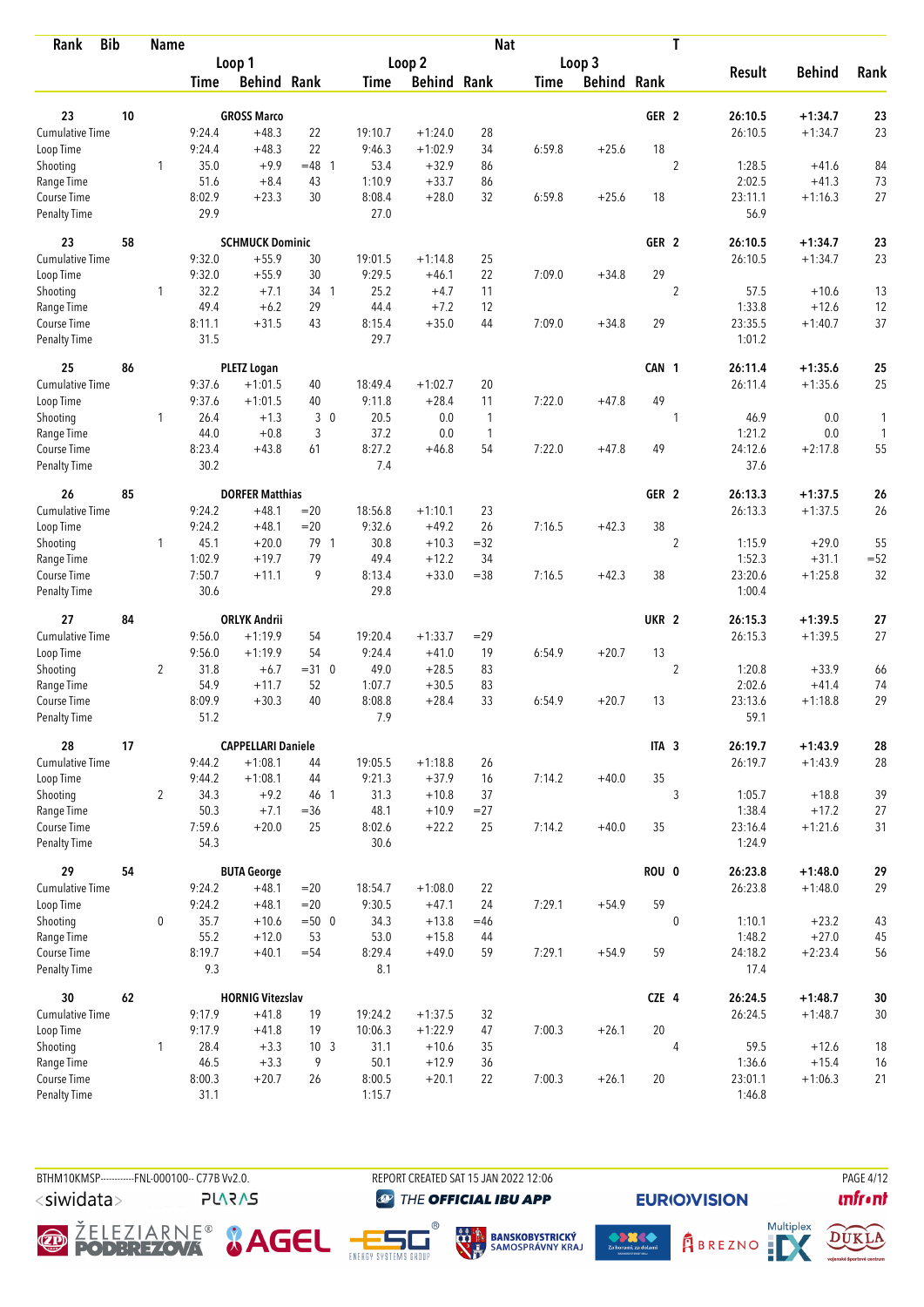| <b>Bib</b><br>Rank          |    | <b>Name</b>    |                  |                                      |                 |                   |                      | <b>Nat</b> |             |                    |                  | T              |                   |               |          |
|-----------------------------|----|----------------|------------------|--------------------------------------|-----------------|-------------------|----------------------|------------|-------------|--------------------|------------------|----------------|-------------------|---------------|----------|
|                             |    |                |                  | Loop 1                               |                 |                   | Loop <sub>2</sub>    |            |             | Loop 3             |                  |                |                   |               |          |
|                             |    |                | <b>Time</b>      | <b>Behind Rank</b>                   |                 | <b>Time</b>       | <b>Behind Rank</b>   |            | <b>Time</b> | <b>Behind Rank</b> |                  |                | <b>Result</b>     | <b>Behind</b> | Rank     |
|                             |    |                |                  |                                      |                 |                   |                      |            |             |                    |                  |                |                   |               |          |
| 31                          | 92 |                |                  | <b>MIKYSKA Tomas</b>                 |                 |                   |                      |            |             |                    | CZE <sub>2</sub> |                | 26:29.9           | $+1:54.1$     | 31       |
| <b>Cumulative Time</b>      |    |                | 9:27.8           | $+51.7$<br>$+51.7$                   | 25<br>25        | 19:08.2<br>9:40.4 | $+1:21.5$<br>$+57.0$ | 27<br>30   |             | $+47.5$            | 48               |                | 26:29.9           | $+1:54.1$     | 31       |
| Loop Time                   |    | 1              | 9:27.8<br>29.8   | $+4.7$                               | $=16$ 1         | 37.1              |                      |            | 7:21.7      |                    |                  | $\overline{2}$ | 1:07.0            | $+20.1$       |          |
| Shooting<br>Range Time      |    |                | 48.4             | $+5.2$                               | 21              | 56.0              | $+16.6$<br>$+18.8$   | 53<br>52   |             |                    |                  |                | 1:44.4            | $+23.2$       | 40<br>40 |
| Course Time                 |    |                | 8:08.9           | $+29.3$                              | 39              | 8:15.5            | $+35.1$              | 45         | 7:21.7      | $+47.5$            | 48               |                | 23:46.1           | $+1:51.3$     | 41       |
| <b>Penalty Time</b>         |    |                | 30.5             |                                      |                 | 28.9              |                      |            |             |                    |                  |                | 59.4              |               |          |
| 32                          | 3  |                |                  | <b>TAMBORNINO Eligius</b>            |                 |                   |                      |            |             |                    | SUI 4            |                | 26:30.5           | $+1:54.7$     | 32       |
| Cumulative Time             |    |                | 9:12.9           | $+36.8$                              | 13              | 19:20.4           | $+1:33.7$            | $=29$      |             |                    |                  |                | 26:30.5           | $+1:54.7$     | 32       |
| Loop Time                   |    |                | 9:12.9           | $+36.8$                              | 13              | 10:07.5           | $+1:24.1$            | 48         | 7:10.1      | $+35.9$            | 31               |                |                   |               |          |
| Shooting                    |    | 1              | 29.9             | $+4.8$                               | 18 <sup>3</sup> | 45.7              | $+25.2$              | 77         |             |                    |                  | $\overline{4}$ | 1:15.6            | $+28.7$       | 54       |
| Range Time                  |    |                | 47.9             | $+4.7$                               | $=18$           | 1:06.3            | $+29.1$              | 81         |             |                    |                  |                | 1:54.2            | $+33.0$       | 56       |
| Course Time                 |    |                | 7:55.4           | $+15.8$                              | $=19$           | 7:48.8            | $+8.4$               | $=9$       | 7:10.1      | $+35.9$            | 31               |                | 22:54.3           | $+59.5$       | 18       |
| <b>Penalty Time</b>         |    |                | 29.6             |                                      |                 | 1:12.4            |                      |            |             |                    |                  |                | 1:42.0            |               |          |
| 33                          | 31 |                |                  | NEDZA-KUBINIEC Andrzej               |                 |                   |                      |            |             |                    | POL <sub>3</sub> |                | 26:42.1           | $+2:06.3$     | 33       |
| Cumulative Time             |    |                | 9:32.7           | $+56.6$                              | 32              | 19:24.3           | $+1:37.6$            | 33         |             |                    |                  |                | 26:42.1           | $+2:06.3$     | 33       |
| Loop Time                   |    |                | 9:32.7           | $+56.6$                              | 32              | 9:51.6            | $+1:08.2$            | 38         | 7:17.8      | $+43.6$            | 40               |                |                   |               |          |
| Shooting                    |    | $\mathbf{1}$   | 27.3             | $+2.2$                               | 5 <sub>2</sub>  | 27.6              | $+7.1$               | 22         |             |                    |                  | 3              | 54.9              | $+8.0$        | 9        |
| Range Time                  |    |                | 44.7             | $+1.5$                               | 4               | 46.3              | $+9.1$               | $=19$      |             |                    |                  |                | 1:31.0            | $+9.8$        | 9        |
| Course Time                 |    |                | 8:16.9           | $+37.3$                              | 51              | 8:12.5            | $+32.1$              | 36         | 7:17.8      | $+43.6$            | 40               |                | 23:47.2           | $+1:52.4$     | 44       |
| <b>Penalty Time</b>         |    |                | 31.1             |                                      |                 | 52.8              |                      |            |             |                    |                  |                | 1:23.9            |               |          |
| 34                          | 87 |                |                  | <b>KROGSAETER Joergen Brendengen</b> |                 |                   |                      |            |             |                    | NOR 5            |                | 26:43.1           | $+2:07.3$     | 34       |
| Cumulative Time             |    |                | 9:34.2           | $+58.1$                              | 34              | 19:34.5           | $+1:47.8$            | 36         |             |                    |                  |                | 26:43.1           | $+2:07.3$     | 34       |
| Loop Time                   |    |                | 9:34.2           | $+58.1$                              | 34              | 10:00.3           | $+1:16.9$            | 46         | 7:08.6      | $+34.4$            | 28               |                |                   |               |          |
| Shooting                    |    | $\overline{2}$ | 29.8             | $+4.7$                               | $=16$ 3         | 24.3              | $+3.8$               | 8          |             |                    |                  | 5              | 54.1              | $+7.2$        | 8        |
| Range Time                  |    |                | 47.1             | $+3.9$                               | 13              | 42.1              | $+4.9$               | $=6$       |             |                    |                  |                | 1:29.2            | $+8.0$        | 6        |
| Course Time                 |    |                | 7:56.5           | $+16.9$                              | $= 21$          | 8:04.2            | $+23.8$              | 26         | 7:08.6      | $+34.4$            | 28               |                | 23:09.3           | $+1:14.5$     | 25       |
| <b>Penalty Time</b>         |    |                | 50.6             |                                      |                 | 1:14.0            |                      |            |             |                    |                  |                | 2:04.6            |               |          |
| 35                          | 71 |                |                  | <b>MEUNIER Ambroise</b>              |                 |                   |                      |            |             |                    | FRA 2            |                | 26:47.0           | $+2:11.2$     | 35       |
| Cumulative Time             |    |                | 10:02.8          | $+1:26.7$                            | 59              | 19:27.8           | $+1:41.1$            | 34         |             |                    |                  |                | 26:47.0           | $+2:11.2$     | 35       |
| Loop Time                   |    |                | 10:02.8          | $+1:26.7$                            | 59              | 9:25.0            | $+41.6$              | 20         | 7:19.2      | $+45.0$            | 44               |                |                   |               |          |
| Shooting                    |    | $\overline{2}$ | 35.7             | $+10.6$                              | $= 500$         | 27.7              | $+7.2$               | 23         |             |                    |                  | $\overline{2}$ | 1:03.4            | $+16.5$       | 34       |
| Range Time                  |    |                | 53.5             | $+10.3$                              | 48              | 45.7              | $+8.5$               | 17         |             |                    |                  |                | 1:39.2            | $+18.0$       | 28       |
| Course Time                 |    |                | 8:14.7           | $+35.1$                              | $=45$           | 8:31.7            | $+51.3$              | 62         | 7:19.2      | $+45.0$            | 44               |                | 24:05.6           | $+2:10.8$     | 52       |
| <b>Penalty Time</b>         |    |                | 54.6             |                                      |                 | 7.6               |                      |            |             |                    |                  |                | 1:02.2            |               |          |
| 36                          | 23 |                |                  | <b>KIERS Trevor</b>                  |                 |                   |                      |            |             |                    | CAN 5            |                | 26:50.5           | $+2:14.7$     | 36       |
| <b>Cumulative Time</b>      |    |                | 10:06.4          | $+1:30.3$                            | 64              | 19:43.9           | $+1:57.2$            | 40         |             |                    |                  |                | 26:50.5           | $+2:14.7$     | 36       |
| Loop Time                   |    |                | 10:06.4          | $+1:30.3$                            | 64              | 9:37.5            | $+54.1$              | 29         | 7:06.6      | $+32.4$            | $27\,$           |                |                   |               |          |
| Shooting                    |    | 3              | 28.3             | $+3.2$                               | 9 2             | 22.1              | $+1.6$               | 4          |             |                    |                  | 5              | 50.4              | $+3.5$        | 4        |
| Range Time                  |    |                | 47.3             | $+4.1$                               | 14              | 40.6              | $+3.4$               | 3          |             |                    |                  |                | 1:27.9            | $+6.7$        | 5        |
| Course Time<br>Penalty Time |    |                | 8:04.1<br>1:15.0 | $+24.5$                              | $= 31$          | 8:05.4<br>51.5    | $+25.0$              | 27         | 7:06.6      | $+32.4$            | 27               |                | 23:16.1<br>2:06.5 | $+1:21.3$     | 30       |
| 37                          | 27 |                |                  | <b>MAGAZEEV Pavel</b>                |                 |                   |                      |            |             |                    | MDA 6            |                | 26:51.1           | $+2:15.3$     | 37       |
| <b>Cumulative Time</b>      |    |                | 10:32.2          | $+1:56.1$                            | 79              | 19:55.1           | $+2:08.4$            | 47         |             |                    |                  |                | 26:51.1           | $+2:15.3$     | 37       |
| Loop Time                   |    |                | 10:32.2          | $+1:56.1$                            | 79              | 9:22.9            | $+39.5$              | 18         | 6:56.0      | $+21.8$            | 14               |                |                   |               |          |
| Shooting                    |    | 4              | 31.0             | $+5.9$                               | $= 26$ 2        | 27.0              | $+6.5$               | 19         |             |                    |                  | 6              | 58.1              | $+11.2$       | 14       |
| Range Time                  |    |                | 49.5             | $+6.3$                               | 30              | 46.3              | $+9.1$               | $=19$      |             |                    |                  |                | 1:35.8            | $+14.6$       | 14       |
| Course Time                 |    |                | 8:02.4           | $+22.8$                              | 29              | 7:44.7            | $+4.3$               | 3          | 6:56.0      | $+21.8$            | 14               |                | 22:43.1           | $+48.3$       | 12       |
| Penalty Time                |    |                | 1:40.3           |                                      |                 | 51.9              |                      |            |             |                    |                  |                | 2:32.2            |               |          |
| 38                          | 44 |                |                  | <b>INVENIUS Otto</b>                 |                 |                   |                      |            |             |                    | FIN <sub>6</sub> |                | 26:51.4           | $+2:15.6$     | 38       |
| Cumulative Time             |    |                | 9:34.4           | $+58.3$                              | 35              | 20:06.9           | $+2:20.2$            | 55         |             |                    |                  |                | 26:51.4           | $+2:15.6$     | 38       |
| Loop Time                   |    |                | 9:34.4           | $+58.3$                              | 35              | 10:32.5           | $+1:49.1$            | $=61$      | 6:44.5      | $+10.3$            | 3                |                |                   |               |          |
| Shooting                    |    | $\overline{2}$ | 31.4             | $+6.3$                               | $= 28$ 4        | 47.5              | $+27.0$              | 81         |             |                    |                  | 6              | 1:18.9            | $+32.0$       | 60       |
| Range Time                  |    |                | 50.0             | $+6.8$                               | 35              | 1:05.9            | $+28.7$              | 80         |             |                    |                  |                | 1:55.9            | $+34.7$       | 62       |
| Course Time                 |    |                | 7:55.3           | $+15.7$                              | $=17$           | 7:53.9            | $+13.5$              | 14         | 6:44.5      | $+10.3$            | 3                |                | 22:33.7           | $+38.9$       | 9        |
| Penalty Time                |    |                | 49.1             |                                      |                 | 1:32.7            |                      |            |             |                    |                  |                | 2:21.8            |               |          |

BTHM10KMSP-----------FNL-000100-- C77B Vv2.0. <siwidata>

**PLARAS** 

REPORT CREATED SAT 15 JAN 2022 12:06 **THE OFFICIAL IBU APP** 

**O ŽELEZIARNE<sup>®</sup> SAGEL FESE**  $^{\circ}$ 





**PAGE 5/12** *<u><u>Infront</u>*</u>

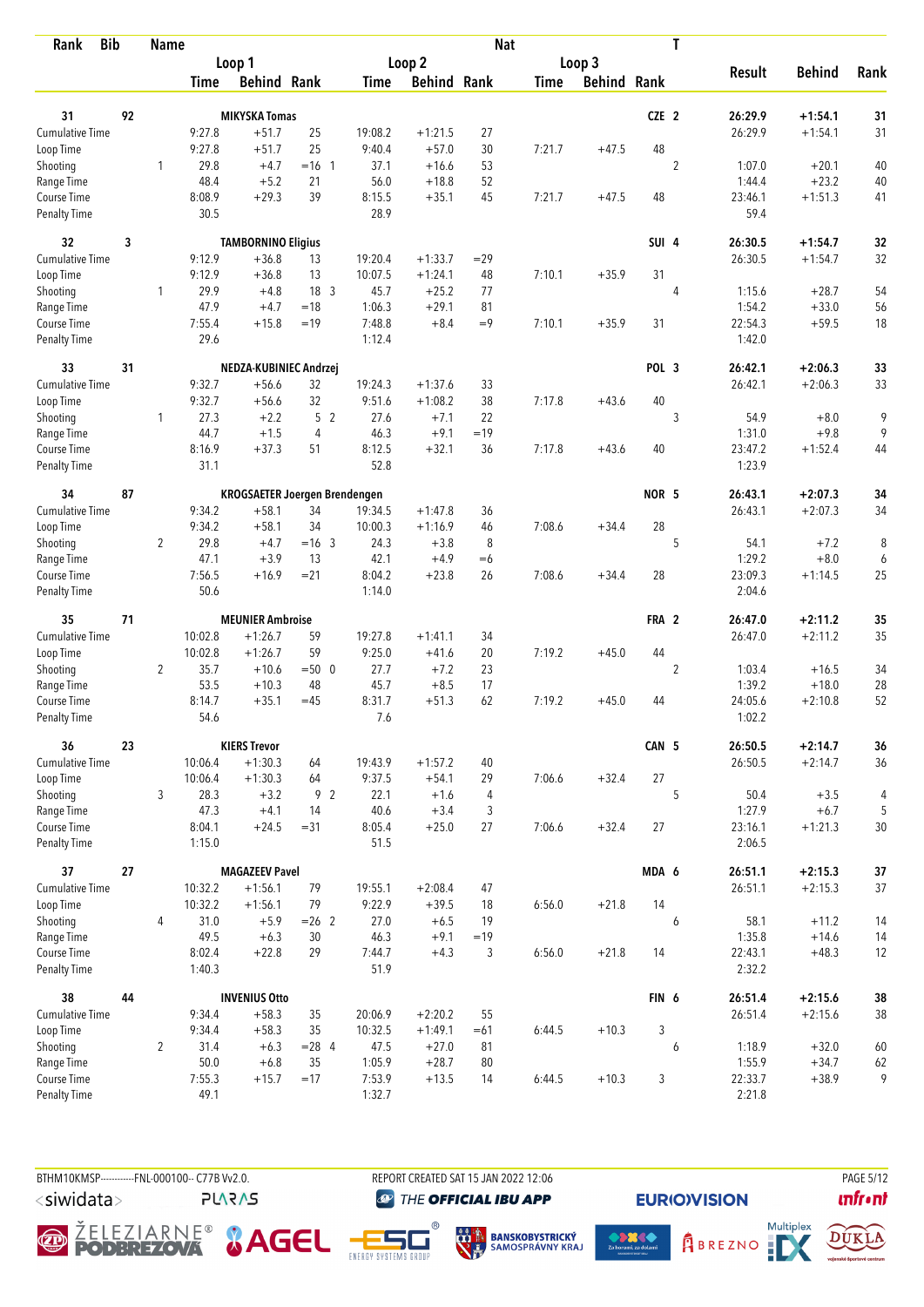| <b>Bib</b><br>Rank     |                | <b>Name</b>    |             |                                    |                 |         |                    | <b>Nat</b> |             |                    |                  | T              |               |               |       |
|------------------------|----------------|----------------|-------------|------------------------------------|-----------------|---------|--------------------|------------|-------------|--------------------|------------------|----------------|---------------|---------------|-------|
|                        |                |                |             | Loop 1                             |                 |         | Loop 2             |            |             | Loop 3             |                  |                |               |               |       |
|                        |                |                | <b>Time</b> | <b>Behind Rank</b>                 |                 | Time    | <b>Behind Rank</b> |            | <b>Time</b> | <b>Behind Rank</b> |                  |                | <b>Result</b> | <b>Behind</b> | Rank  |
| 39                     | 18             |                |             | <b>BAISHO Kazuki</b>               |                 |         |                    |            |             |                    | JPN <sub>2</sub> |                | 26:53.9       | $+2:18.1$     | 39    |
| Cumulative Time        |                |                | 9:43.1      | $+1:07.0$                          | 42              | 19:27.9 | $+1:41.2$          | 35         |             |                    |                  |                | 26:53.9       | $+2:18.1$     | 39    |
|                        |                |                | 9:43.1      | $+1:07.0$                          | 42              | 9:44.8  | $+1:01.4$          | 33         | 7:26.0      | $+51.8$            | 56               |                |               |               |       |
| Loop Time<br>Shooting  |                | 1              | 38.1        | $+13.0$                            | $=62$ 1         | 41.1    | $+20.6$            | 67         |             |                    |                  | $\overline{2}$ | 1:19.2        | $+32.3$       | 62    |
| Range Time             |                |                | 56.8        | $+13.6$                            | 60              | 59.0    | $+21.8$            | $=62$      |             |                    |                  |                | 1:55.8        | $+34.6$       | $=60$ |
| Course Time            |                |                | 8:16.0      | $+36.4$                            | 48              | 8:17.4  | $+37.0$            | 48         | 7:26.0      | $+51.8$            | 56               |                | 23:59.4       | $+2:04.6$     | 48    |
| Penalty Time           |                |                | 30.3        |                                    |                 | 28.4    |                    |            |             |                    |                  |                | 58.7          |               |       |
| 40                     | 12             |                |             | <b>MUSTONEN Joni</b>               |                 |         |                    |            |             |                    | FIN <sub>5</sub> |                | 26:54.1       | $+2:18.3$     | 40    |
| <b>Cumulative Time</b> |                |                | 9:33.2      | $+57.1$                            | 33              | 19:42.3 | $+1:55.6$          | $= 38$     |             |                    |                  |                | 26:54.1       | $+2:18.3$     | 40    |
| Loop Time              |                |                | 9:33.2      | $+57.1$                            | 33              | 10:09.1 | $+1:25.7$          | 49         | 7:11.8      | $+37.6$            | 33               |                |               |               |       |
| Shooting               |                | $\overline{2}$ | 32.3        | $+7.2$                             | 353             | 29.8    | $+9.3$             | $=30$      |             |                    |                  | 5              | 1:02.2        | $+15.3$       | 29    |
| Range Time             |                |                | 49.7        | $+6.5$                             | $= 31$          | 48.0    | $+10.8$            | 26         |             |                    |                  |                | 1:37.7        | $+16.5$       | 24    |
| Course Time            |                |                | 7:52.5      | $+12.9$                            | 12              | 8:07.2  | $+26.8$            | 30         | 7:11.8      | $+37.6$            | 33               |                | 23:11.5       | $+1:16.7$     | 28    |
| <b>Penalty Time</b>    |                |                | 51.0        |                                    |                 | 1:13.9  |                    |            |             |                    |                  |                | 2:04.9        |               |       |
| 41                     | $\overline{2}$ |                |             | <b>POSTL Thomas</b>                |                 |         |                    |            |             |                    | AUT 4            |                | 26:54.5       | $+2:18.7$     | 41    |
| <b>Cumulative Time</b> |                |                | 9:28.6      | $+52.5$                            | 28              | 19:45.0 | $+1:58.3$          | 41         |             |                    |                  |                | 26:54.5       | $+2:18.7$     | 41    |
| Loop Time              |                |                | 9:28.6      | $+52.5$                            | 28              | 10:16.4 | $+1:33.0$          | 57         | 7:09.5      | $+35.3$            | 30               |                |               |               |       |
| Shooting               |                | 1              | 39.5        | $+14.4$                            | 68 3            | 48.0    | $+27.5$            | 82         |             |                    |                  | 4              | 1:27.6        | $+40.7$       | 83    |
| Range Time             |                |                | 57.7        | $+14.5$                            | $=64$           | 1:06.8  | $+29.6$            | 82         |             |                    |                  |                | 2:04.5        | $+43.3$       | 79    |
| Course Time            |                |                | 8:02.2      | $+22.6$                            | 28              | 7:57.5  | $+17.1$            | 19         | 7:09.5      | $+35.3$            | 30               |                | 23:09.2       | $+1:14.4$     | 24    |
| <b>Penalty Time</b>    |                |                | 28.7        |                                    |                 | 1:12.1  |                    |            |             |                    |                  |                | 1:40.8        |               |       |
| 42                     | 51             |                |             | <b>KAISER Simon</b>                |                 |         |                    |            |             |                    | GER 5            |                | 26:57.3       | $+2:21.5$     | 42    |
| Cumulative Time        |                |                | 9:37.3      | $+1:01.2$                          | 38              | 19:52.4 | $+2:05.7$          | 44         |             |                    |                  |                | 26:57.3       | $+2:21.5$     | 42    |
| Loop Time              |                |                | 9:37.3      | $+1:01.2$                          | 38              | 10:15.1 | $+1:31.7$          | 56         | 7:04.9      | $+30.7$            | 25               |                |               |               |       |
| Shooting               |                | $\overline{2}$ | 37.1        | $+12.0$                            | $=57.3$         | 39.9    | $+19.4$            | $=63$      |             |                    |                  | 5              | 1:17.0        | $+30.1$       | 57    |
| Range Time             |                |                | 55.6        | $+12.4$                            | 57              | 59.2    | $+22.0$            | 64         |             |                    |                  |                | 1:54.8        | $+33.6$       | 58    |
| Course Time            |                |                | 7:49.7      | $+10.1$                            | $\overline{7}$  | 8:00.4  | $+20.0$            | 21         | 7:04.9      | $+30.7$            | 25               |                | 22:55.0       | $+1:00.2$     | 19    |
| <b>Penalty Time</b>    |                |                | 52.0        |                                    |                 | 1:15.5  |                    |            |             |                    |                  |                | 2:07.5        |               |       |
| 43                     | 38             |                |             | <b>BOURGEOIS REPUBLIQUE Martin</b> |                 |         |                    |            |             |                    | FRA 4            |                | 27:03.8       | $+2:28.0$     | 43    |
| <b>Cumulative Time</b> |                |                | 9:52.3      | $+1:16.2$                          | 48              | 19:45.9 | $+1:59.2$          | 42         |             |                    |                  |                | 27:03.8       | $+2:28.0$     | 43    |
| Loop Time              |                |                | 9:52.3      | $+1:16.2$                          | 48              | 9:53.6  | $+1:10.2$          | 41         | 7:17.9      | $+43.7$            | 41               |                |               |               |       |
| Shooting               |                | $\overline{2}$ | 36.3        | $+11.2$                            | 52 2            | 29.1    | $+8.6$             | 28         |             |                    |                  | 4              | 1:05.5        | $+18.6$       | 38    |
| Range Time             |                |                | 54.1        | $+10.9$                            | 50              | 48.1    | $+10.9$            | $= 27$     |             |                    |                  |                | 1:42.2        | $+21.0$       | 35    |
| Course Time            |                |                | 8:05.2      | $+25.6$                            | 34              | 8:13.8  | $+33.4$            | 40         | 7:17.9      | $+43.7$            | 41               |                | 23:36.9       | $+1:42.1$     | 39    |
| <b>Penalty Time</b>    |                |                | 53.0        |                                    |                 | 51.7    |                    |            |             |                    |                  |                | 1:44.7        |               |       |
| 44                     | 34             |                |             | <b>FEMSTEINEVIK Martin</b>         |                 |         |                    |            |             |                    | NOR 4            |                | 27:11.7       | $+2:35.9$     | 44    |
| <b>Cumulative Time</b> |                |                | 9:16.0      | $+39.9$                            | 16              | 19:53.2 | $+2:06.5$          | 46         |             |                    |                  |                | 27:11.7       | $+2:35.9$     | 44    |
| Loop Time              |                |                | 9:16.0      | $+39.9$                            | 16              | 10:37.2 | $+1:53.8$          | 66         | 7:18.5      | $+44.3$            | 42               |                |               |               |       |
| Shooting               |                | $\mathbf{1}$   | 29.0        | $+3.9$                             | 13 <sup>3</sup> | 54.1    | $+33.6$            | 88         |             |                    |                  | $\overline{4}$ | 1:23.2        | $+36.3$       | 73    |
| Range Time             |                |                | 47.5        | $+4.3$                             | $=15$           | 1:14.2  | $+37.0$            | 89         |             |                    |                  |                | 2:01.7        | $+40.5$       | 71    |
| Course Time            |                |                | 7:57.0      | $+17.4$                            | 23              | 8:07.8  | $+27.4$            | 31         | 7:18.5      | $+44.3$            | 42               |                | 23:23.3       | $+1:28.5$     | 34    |
| <b>Penalty Time</b>    |                |                | 31.5        |                                    |                 | 1:15.2  |                    |            |             |                    |                  |                | 1:46.7        |               |       |
| 45                     | 9              |                |             | <b>UHA Juri</b>                    |                 |         |                    |            |             |                    | EST <sub>1</sub> |                | 27:14.0       | $+2:38.2$     | 45    |
| Cumulative Time        |                |                | 9:55.0      | $+1:18.9$                          | 53              | 19:42.3 | $+1:55.6$          | $= 38$     |             |                    |                  |                | 27:14.0       | $+2:38.2$     | 45    |
| Loop Time              |                |                | 9:55.0      | $+1:18.9$                          | 53              | 9:47.3  | $+1:03.9$          | 35         | 7:31.7      | $+57.5$            | 62               |                |               |               |       |
| Shooting               |                | $\mathbf{1}$   | 30.8        | $+5.7$                             | 240             | 27.8    | $+7.3$             | 24         |             |                    |                  | 1              | 58.7          | $+11.8$       | 17    |
| Range Time             |                |                | 48.9        | $+5.7$                             | $= 24$          | 48.2    | $+11.0$            | $=29$      |             |                    |                  |                | 1:37.1        | $+15.9$       | $=19$ |
| Course Time            |                |                | 8:33.5      | $+53.9$                            | 73              | 8:50.6  | $+1:10.2$          | 77         | 7:31.7      | $+57.5$            | 62               |                | 24:55.8       | $+3:01.0$     | 72    |
| Penalty Time           |                |                | 32.6        |                                    |                 | 8.5     |                    |            |             |                    |                  |                | 41.1          |               |       |
| 46                     | 41             |                |             | <b>BOVISI Sandro</b>               |                 |         |                    |            |             |                    | SUI 4            |                | 27:14.7       | $+2:38.9$     | 46    |
| <b>Cumulative Time</b> |                |                | 9:53.1      | $+1:17.0$                          | 50              | 20:03.7 | $+2:17.0$          | 54         |             |                    |                  |                | 27:14.7       | $+2:38.9$     | 46    |
| Loop Time              |                |                | 9:53.1      | $+1:17.0$                          | 50              | 10:10.6 | $+1:27.2$          | $= 52$     | 7:11.0      | $+36.8$            | 32               |                |               |               |       |
| Shooting               |                | $\overline{2}$ | 36.6        | $+11.5$                            | 54 2            | 49.1    | $+28.6$            | 84         |             |                    |                  | 4              | 1:25.7        | $+38.8$       | 78    |
| Range Time             |                |                | 55.3        | $+12.1$                            | $= 54$          | 1:09.8  | $+32.6$            | 85         |             |                    |                  |                | 2:05.1        | $+43.9$       | 80    |
| Course Time            |                |                | 8:04.1      | $+24.5$                            | $= 31$          | 8:06.4  | $+26.0$            | 29         | 7:11.0      | $+36.8$            | 32               |                | 23:21.5       | $+1:26.7$     | 33    |
| <b>Penalty Time</b>    |                |                | 53.7        |                                    |                 | 54.4    |                    |            |             |                    |                  |                | 1:48.1        |               |       |

BTHM10KMSP-----------FNL-000100-- C77B Vv2.0. REPORT CREATED SAT 15 JAN 2022 12:06 PAGE 6/12 <siwidata>

**PLARAS** 

**THE OFFICIAL IBU APP** 













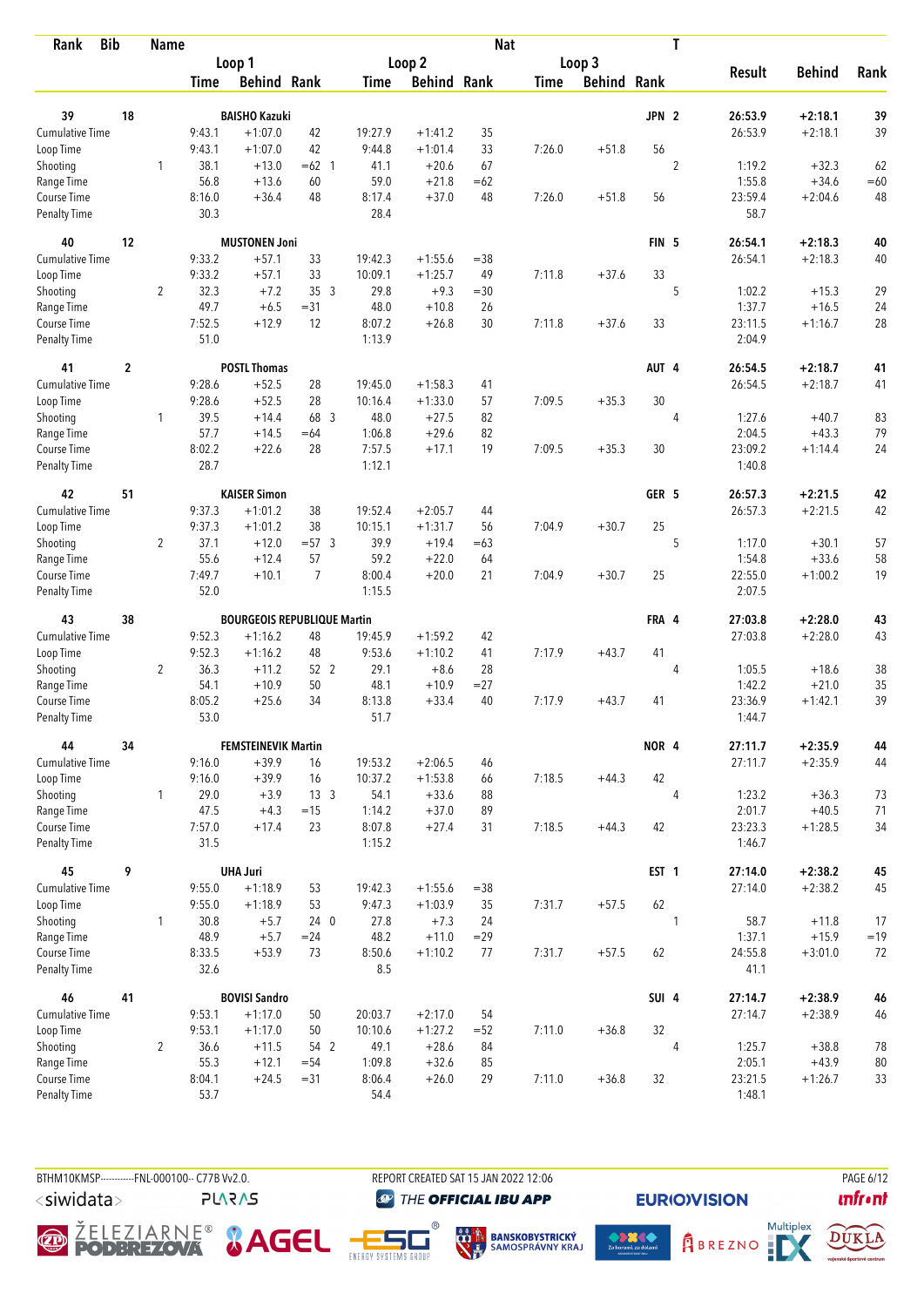| <b>Bib</b><br>Rank          |    | <b>Name</b>    |                |                           |            |                 |                      | <b>Nat</b> |             |                    |                  | T              |                   |               |          |
|-----------------------------|----|----------------|----------------|---------------------------|------------|-----------------|----------------------|------------|-------------|--------------------|------------------|----------------|-------------------|---------------|----------|
|                             |    |                |                | Loop 1                    |            |                 | Loop 2               |            |             | Loop 3             |                  |                |                   |               |          |
|                             |    |                | <b>Time</b>    | <b>Behind Rank</b>        |            | <b>Time</b>     | <b>Behind Rank</b>   |            | <b>Time</b> | <b>Behind Rank</b> |                  |                | <b>Result</b>     | <b>Behind</b> | Rank     |
|                             |    |                |                |                           |            |                 |                      |            |             |                    |                  |                |                   |               |          |
| 47                          | 76 |                |                | <b>HOMBERG Niklas</b>     |            |                 |                      |            |             |                    | GER <sub>3</sub> |                | 27:15.9           | $+2:40.1$     | 47       |
| <b>Cumulative Time</b>      |    |                | 9:28.4         | $+52.3$                   | 27         | 20:01.2         | $+2:14.5$            | 50         |             |                    | 36               |                | 27:15.9           | $+2:40.1$     | 47       |
| Loop Time                   |    |                | 9:28.4<br>33.6 | $+52.3$<br>$+8.5$         | 27<br>42 3 | 10:32.8<br>45.9 | $+1:49.4$<br>$+25.4$ | 63<br>78   | 7:14.7      | $+40.5$            |                  | 3              | 1:19.5            | $+32.6$       |          |
| Shooting<br>Range Time      |    | 0              | 51.7           | $+8.5$                    | 44         | 1:05.7          | $+28.5$              | 79         |             |                    |                  |                | 1:57.4            | $+36.2$       | 63<br>64 |
| Course Time                 |    |                | 8:26.7         | $+47.1$                   | $=67$      | 8:13.4          | $+33.0$              | $= 38$     | 7:14.7      | $+40.5$            | 36               |                | 23:54.8           | $+2:00.0$     | 47       |
| <b>Penalty Time</b>         |    |                | 10.0           |                           |            | 1:13.7          |                      |            |             |                    |                  |                | 1:23.7            |               |          |
| 48                          | 6  |                |                | <b>CRNKOVIC Kresimir</b>  |            |                 |                      |            |             |                    | CRO <sub>5</sub> |                | 27:19.8           | $+2:44.0$     | 48       |
| <b>Cumulative Time</b>      |    |                | 10:05.5        | $+1:29.4$                 | 62         | 20:26.2         | $+2:39.5$            | 59         |             |                    |                  |                | 27:19.8           | $+2:44.0$     | 48       |
| Loop Time                   |    |                | 10:05.5        | $+1:29.4$                 | 62         | 10:20.7         | $+1:37.3$            | 58         | 6:53.6      | $+19.4$            | 12               |                |                   |               |          |
| Shooting                    |    | $\overline{2}$ | 49.7           | $+24.6$                   | 86 3       | 49.8            | $+29.3$              | 85         |             |                    |                  | 5              | 1:39.5            | $+52.6$       | 89       |
| Range Time                  |    |                | 1:07.0         | $+23.8$                   | 83         | 1:08.0          | $+30.8$              | 84         |             |                    |                  |                | 2:15.0            | $+53.8$       | 87       |
| Course Time                 |    |                | 8:04.8         | $+25.2$                   | 33         | 7:54.6          | $+14.2$              | 16         | 6:53.6      | $+19.4$            | 12               |                | 22:53.0           | $+58.2$       | 17       |
| Penalty Time                |    |                | 53.7           |                           |            | 1:18.1          |                      |            |             |                    |                  |                | 2:11.8            |               |          |
| 49                          | 7  |                |                | <b>STROEMSHEIM Endre</b>  |            |                 |                      |            |             |                    | NOR <sub>4</sub> |                | 27:21.8           | $+2:46.0$     | 49       |
| Cumulative Time             |    |                | 9:36.6         | $+1:00.5$                 | 36         | 19:47.2         | $+2:00.5$            | 43         |             |                    |                  |                | 27:21.8           | $+2:46.0$     | 49       |
| Loop Time                   |    |                | 9:36.6         | $+1:00.5$                 | 36         | 10:10.6         | $+1:27.2$            | $= 52$     | 7:34.6      | $+1:00.4$          | 63               |                |                   |               |          |
| Shooting                    |    | 1              | 1:02.8         | $+37.7$                   | 90 3       | 44.5            | $+24.0$              | $=73$      |             |                    |                  | 4              | 1:47.4            | $+1:00.5$     | 90       |
| Range Time                  |    |                | 1:21.9         | $+38.7$                   | 90         | 1:03.8          | $+26.6$              | $= 75$     |             |                    |                  |                | 2:25.7            | $+1:04.5$     | 90       |
| Course Time                 |    |                | 7:46.5         | $+6.9$                    | 5          | 7:49.8          | $+9.4$               | 11         | 7:34.6      | $+1:00.4$          | 63               |                | 23:10.9           | $+1:16.1$     | 26       |
| Penalty Time                |    |                | 28.2           |                           |            | 1:17.0          |                      |            |             |                    |                  |                | 1:45.2            |               |          |
| 50                          | 25 |                |                | <b>TSOUREKAS Nikolaos</b> |            |                 |                      |            |             |                    | GRE 1            |                | 27:23.8           | $+2:48.0$     | 50       |
| Cumulative Time             |    |                | 9:49.1         | $+1:13.0$                 | 47         | 19:37.3         | $+1:50.6$            | 37         |             |                    |                  |                | 27:23.8           | $+2:48.0$     | 50       |
| Loop Time                   |    |                | 9:49.1         | $+1:13.0$                 | 47         | 9:48.2          | $+1:04.8$            | 36         | 7:46.5      | $+1:12.3$          | 70               |                |                   |               |          |
| Shooting                    |    | $\mathbf{1}$   | 30.2           | $+5.1$                    | $= 20 \ 0$ | 29.5            | $+9.0$               | 29         |             |                    |                  | 1              | 59.7              | $+12.8$       | $=20$    |
| Range Time                  |    |                | 50.9           | $+7.7$                    | 41         | 50.3            | $+13.1$              | 37         |             |                    |                  |                | 1:41.2            | $+20.0$       | 34       |
| Course Time                 |    |                | 8:26.7         | $+47.1$                   | $=67$      | 8:49.1          | $+1:08.7$            | $=75$      | 7:46.5      | $+1:12.3$          | 70               |                | 25:02.3           | $+3:07.5$     | 74       |
| <b>Penalty Time</b>         |    |                | 31.5           |                           |            | 8.8             |                      |            |             |                    |                  |                | 40.3              |               |          |
| 51                          | 60 |                |                | <b>KUUTTINEN Patrik</b>   |            |                 |                      |            |             |                    | FIN <sub>4</sub> |                | 27:24.4           | $+2:48.6$     | 51       |
| <b>Cumulative Time</b>      |    |                | 10:05.6        | $+1:29.5$                 | 63         | 20:03.1         | $+2:16.4$            | 53         |             |                    |                  |                | 27:24.4           | $+2:48.6$     | 51       |
| Loop Time                   |    |                | 10:05.6        | $+1:29.5$                 | 63         | 9:57.5          | $+1:14.1$            | 43         | 7:21.3      | $+47.1$            | 47               |                |                   |               |          |
| Shooting                    |    | $\overline{2}$ | 33.9           | $+8.8$                    | 45 2       | 25.8            | $+5.3$               | 15         |             |                    |                  | $\overline{4}$ | 59.7              | $+12.8$       | $=20$    |
| Range Time                  |    |                | 53.8           | $+10.6$                   | 49         | 45.8            | $+8.6$               | 18         |             |                    |                  |                | 1:39.6            | $+18.4$       | 29       |
| Course Time                 |    |                | 8:18.6         | $+39.0$                   | 52         | 8:20.1          | $+39.7$              | 49         | 7:21.3      | $+47.1$            | 47               |                | 24:00.0           | $+2:05.2$     | 49       |
| <b>Penalty Time</b>         |    |                | 53.2           |                           |            | 51.6            |                      |            |             |                    |                  |                | 1:44.8            |               |          |
| 52                          | 82 |                |                | <b>MILLAR Aidan</b>       |            |                 |                      |            |             |                    | CAN 3            |                | 27:26.8           | $+2:51.0$     | 52       |
| <b>Cumulative Time</b>      |    |                | 10:10.6        | $+1:34.5$                 | 67         | 20:01.4         | $+2:14.7$            | 51         |             |                    |                  |                | 27:26.8           | $+2:51.0$     | 52       |
| Loop Time                   |    |                | 10:10.6        | $+1:34.5$                 | 67         | 9:50.8          | $+1:07.4$            | 37         | 7:25.4      | $+51.2$            | 55               |                |                   |               |          |
| Shooting                    |    | $\overline{2}$ | 29.7           | $+4.6$                    | $15-1$     | 26.7            | $+6.2$               | $=17$      |             |                    |                  | 3              | 56.4              | $+9.5$        | 11       |
| Range Time                  |    |                | 49.7           | $+6.5$                    | $= 31$     | 46.5            | $+9.3$               | 21         |             |                    |                  |                | 1:36.2            | $+15.0$       | 15       |
| Course Time<br>Penalty Time |    |                | 8:24.3<br>56.6 | $+44.7$                   | 64         | 8:32.0<br>32.3  | $+51.6$              | 63         | 7:25.4      | $+51.2$            | 55               |                | 24:21.7<br>1:28.9 | $+2:26.9$     | 57       |
| 53                          | 75 |                |                | <b>PANCERZ Przemyslaw</b> |            |                 |                      |            |             |                    | POL <sub>2</sub> |                | 27:30.2           | $+2:54.4$     | 53       |
| <b>Cumulative Time</b>      |    |                | 9:31.7         | $+55.6$                   | 29         | 19:59.6         | $+2:12.9$            | 48         |             |                    |                  |                | 27:30.2           | $+2:54.4$     | 53       |
| Loop Time                   |    |                | 9:31.7         | $+55.6$                   | 29         | 10:27.9         | $+1:44.5$            | 60         | 7:30.6      | $+56.4$            | 60               |                |                   |               |          |
| Shooting                    |    | 0              | 32.8           | $+7.7$                    | 39 2       | 46.0            | $+25.5$              | 79         |             |                    |                  | $\overline{2}$ | 1:18.8            | $+31.9$       | 59       |
| Range Time                  |    |                | 50.8           | $+7.6$                    | 40         | 1:05.0          | $+27.8$              | 78         |             |                    |                  |                | 1:55.8            | $+34.6$       | $=60$    |
| Course Time                 |    |                | 8:31.5         | $+51.9$                   | 72         | 8:28.3          | $+47.9$              | 57         | 7:30.6      | $+56.4$            | 60               |                | 24:30.4           | $+2:35.6$     | 60       |
| Penalty Time                |    |                | 9.4            |                           |            | 54.6            |                      |            |             |                    |                  |                | 1:04.0            |               |          |
| 54                          | 32 |                |                | <b>LOMBARDOT Oscar</b>    |            |                 |                      |            |             |                    | FRA 4            |                | 27:33.0           | $+2:57.2$     | 54       |
| <b>Cumulative Time</b>      |    |                | 10:02.4        | $+1:26.3$                 | 58         | 20:11.9         | $+2:25.2$            | 56         |             |                    |                  |                | 27:33.0           | $+2:57.2$     | 54       |
| Loop Time                   |    |                | 10:02.4        | $+1:26.3$                 | 58         | 10:09.5         | $+1:26.1$            | $=50$      | 7:21.1      | $+46.9$            | 46               |                |                   |               |          |
| Shooting                    |    | $\overline{2}$ | 39.1           | $+14.0$                   | $=65$ 2    | 56.2            | $+35.7$              | 89         |             |                    |                  | 4              | 1:35.3            | $+48.4$       | $= 87$   |
| Range Time                  |    |                | 58.9           | $+15.7$                   | $=67$      | 1:16.3          | $+39.1$              | 90         |             |                    |                  |                | 2:15.2            | $+54.0$       | 88       |
| Course Time                 |    |                | 8:10.4         | $+30.8$                   | $=41$      | 8:02.5          | $+22.1$              | 24         | 7:21.1      | $+46.9$            | 46               |                | 23:34.0           | $+1:39.2$     | 36       |
| Penalty Time                |    |                | 53.1           |                           |            | 50.7            |                      |            |             |                    |                  |                | 1:43.8            |               |          |

BTHM10KMSP-----------FNL-000100-- C77B Vv2.0. REPORT CREATED SAT 15 JAN 2022 12:06 PAGE 7/12 <siwidata>

**PLARAS** 

**THE OFFICIAL IBU APP** 

**O ŽELEZIARNE<sup>®</sup> & AGEL**  $^{\circ}$ 







DUKLA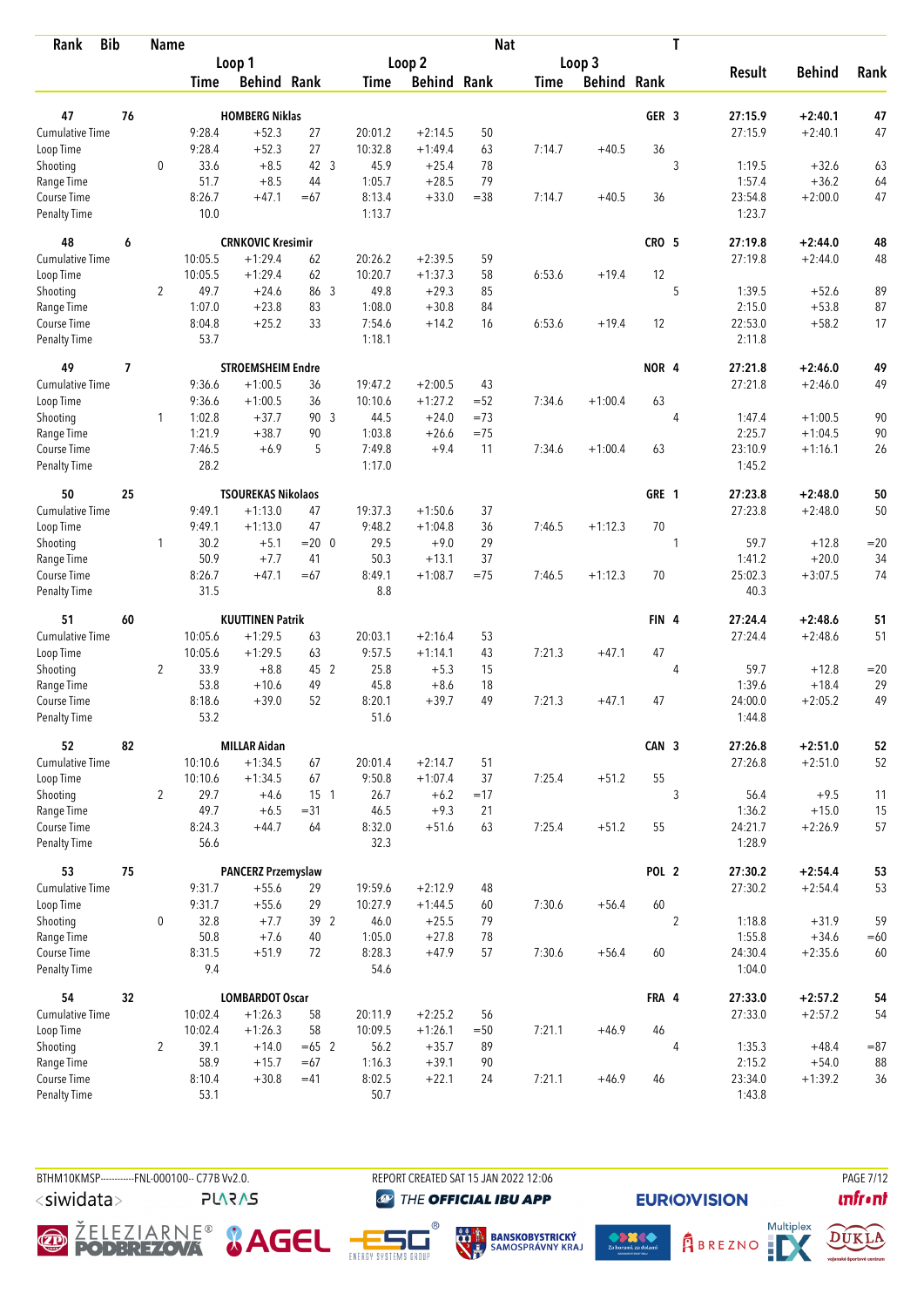| <b>Bib</b><br>Rank          |    | <b>Name</b>    |                  |                         |                 |                    |                        | <b>Nat</b>  |             |                    |                  | T              |                   |               |          |
|-----------------------------|----|----------------|------------------|-------------------------|-----------------|--------------------|------------------------|-------------|-------------|--------------------|------------------|----------------|-------------------|---------------|----------|
|                             |    |                |                  | Loop 1                  |                 |                    | Loop 2                 |             |             | Loop 3             |                  |                |                   |               |          |
|                             |    |                | Time             | <b>Behind Rank</b>      |                 | Time               | <b>Behind Rank</b>     |             | <b>Time</b> | <b>Behind Rank</b> |                  |                | <b>Result</b>     | <b>Behind</b> | Rank     |
|                             |    |                |                  |                         |                 |                    |                        |             |             |                    |                  |                |                   |               |          |
| 55                          | 53 |                |                  | <b>LARSSON Erik</b>     |                 |                    |                        |             |             |                    | SWE 4            |                | 27:33.6           | $+2:57.8$     | 55       |
| Cumulative Time             |    |                | 9:43.8<br>9:43.8 | $+1:07.7$<br>$+1:07.7$  | 43<br>43        | 20:27.3<br>10:43.5 | $+2:40.6$<br>$+2:00.1$ | 61<br>67    |             | $+32.1$            | 26               |                | 27:33.6           | $+2:57.8$     | 55       |
| Loop Time                   |    |                | 41.0             | $+15.9$                 | 73 3            | 41.7               | $+21.2$                |             | 7:06.3      |                    |                  |                | 1:22.8            | $+35.9$       |          |
| Shooting<br>Range Time      |    | 1              | 59.4             | $+16.2$                 | 70              | 59.9               | $+22.7$                | $=68$<br>66 |             |                    |                  | $\overline{4}$ | 1:59.3            | $+38.1$       | 70<br>67 |
| Course Time                 |    |                | 8:14.9           | $+35.3$                 | 47              | 8:25.4             | $+45.0$                | 52          | 7:06.3      | $+32.1$            | 26               |                | 23:46.6           | $+1:51.8$     | 42       |
| <b>Penalty Time</b>         |    |                | 29.5             |                         |                 | 1:18.2             |                        |             |             |                    |                  |                | 1:47.7            |               |          |
| 56                          | 52 |                |                  | <b>JAKIELA Tomasz</b>   |                 |                    |                        |             |             |                    | <b>POL 5</b>     |                | 27:42.6           | $+3:06.8$     | 56       |
| <b>Cumulative Time</b>      |    |                | 10:26.7          | $+1:50.6$               | 76              | 20:23.5            | $+2:36.8$              | 58          |             |                    |                  |                | 27:42.6           | $+3:06.8$     | 56       |
| Loop Time                   |    |                | 10:26.7          | $+1:50.6$               | 76              | 9:56.8             | $+1:13.4$              | 42          | 7:19.1      | $+44.9$            | 43               |                |                   |               |          |
| Shooting                    |    | 3              | 47.1             | $+22.0$                 | 82 2            | 28.0               | $+7.5$                 | 25          |             |                    |                  | 5              | 1:15.1            | $+28.2$       | 52       |
| Range Time                  |    |                | 1:05.4           | $+22.2$                 | 81              | 45.0               | $+7.8$                 | $=13$       |             |                    |                  |                | 1:50.4            | $+29.2$       | 48       |
| Course Time                 |    |                | 8:07.0           | $+27.4$                 | 38              | 8:20.7             | $+40.3$                | 50          | 7:19.1      | $+44.9$            | 43               |                | 23:46.8           | $+1:52.0$     | 43       |
| Penalty Time                |    |                | 1:14.3           |                         |                 | 51.1               |                        |             |             |                    |                  |                | 2:05.4            |               |          |
| 57                          | 67 |                |                  | <b>TRIXL Sebastian</b>  |                 |                    |                        |             |             |                    | AUT <sub>3</sub> |                | 27:45.0           | $+3:09.2$     | 57       |
| <b>Cumulative Time</b>      |    |                | 10:08.8          | $+1:32.7$               | 66              | 20:01.5            | $+2:14.8$              | 52          |             |                    |                  |                | 27:45.0           | $+3:09.2$     | 57       |
| Loop Time                   |    |                | 10:08.8          | $+1:32.7$               | 66              | 9:52.7             | $+1:09.3$              | 40          | 7:43.5      | $+1:09.3$          | 69               |                |                   |               |          |
| Shooting                    |    | $\overline{2}$ | 37.1             | $+12.0$                 | $= 57$ 1        | 26.2               | $+5.7$                 | 16          |             |                    |                  | 3              | 1:03.3            | $+16.4$       | 33       |
| Range Time                  |    |                | 56.3             | $+13.1$                 | $= 58$          | 46.8               | $+9.6$                 | 22          |             |                    |                  |                | 1:43.1            | $+21.9$       | 37       |
| Course Time                 |    |                | 8:19.1           | $+39.5$                 | 53              | 8:34.1             | $+53.7$                | 64          | 7:43.5      | $+1:09.3$          | 69               |                | 24:36.7           | $+2:41.9$     | 63       |
| <b>Penalty Time</b>         |    |                | 53.4             |                         |                 | 31.8               |                        |             |             |                    |                  |                | 1:25.2            |               |          |
| 58                          | 91 |                |                  | <b>SKORUSA Wojciech</b> |                 |                    |                        |             |             |                    | POL <sub>2</sub> |                | 27:47.3           | $+3:11.5$     | 58       |
| Cumulative Time             |    |                | 9:52.9           | $+1:16.8$               | 49              | 19:53.1            | $+2:06.4$              | 45          |             |                    |                  |                | 27:47.3           | $+3:11.5$     | 58       |
| Loop Time                   |    |                | 9:52.9           | $+1:16.8$               | 49              | 10:00.2            | $+1:16.8$              | 45          | 7:54.2      | $+1:20.0$          | 75               |                |                   |               |          |
| Shooting                    |    | $\mathbf{1}$   | 42.4             | $+17.3$                 | $=75$ 1         | 40.0               | $+19.5$                | 65          |             |                    |                  | $\overline{2}$ | 1:22.4            | $+35.5$       | 68       |
| Range Time                  |    |                | 1:01.1           | $+17.9$                 | 76              | 1:00.1             | $+22.9$                | 67          |             |                    |                  |                | 2:01.2            | $+40.0$       | 70       |
| Course Time                 |    |                | 8:22.1           | $+42.5$                 | 58              | 8:29.2             | $+48.8$                | 58          | 7:54.2      | $+1:20.0$          | 75               |                | 24:45.5           | $+2:50.7$     | 69       |
| <b>Penalty Time</b>         |    |                | 29.7             |                         |                 | 30.9               |                        |             |             |                    |                  |                | 1:00.6            |               |          |
| 59                          | 81 |                |                  | <b>LACY Scott</b>       |                 |                    |                        |             |             |                    | USA <sub>2</sub> |                | 27:50.2           | $+3:14.4$     | 59       |
| <b>Cumulative Time</b>      |    |                | 10:45.2          | $+2:09.1$               | 82              | 20:26.7            | $+2:40.0$              | 60          |             |                    |                  |                | 27:50.2           | $+3:14.4$     | 59       |
| Loop Time                   |    |                | 10:45.2          | $+2:09.1$               | 82              | 9:41.5             | $+58.1$                | 32          | 7:23.5      | $+49.3$            | 53               |                |                   |               |          |
| Shooting                    |    | $\overline{2}$ | 47.7             | $+22.6$                 | 84 0            | 39.1               | $+18.6$                | 61          |             |                    |                  | $\overline{2}$ | 1:26.8            | $+39.9$       | 81       |
| Range Time                  |    |                | 1:08.6           | $+25.4$                 | 86              | 58.8               | $+21.6$                | $=60$       |             |                    |                  |                | 2:07.4            | $+46.2$       | 85       |
| Course Time                 |    |                | 8:44.1           | $+1:04.5$               | 79              | 8:35.1             | $+54.7$                | 66          | 7:23.5      | $+49.3$            | 53               |                | 24:42.7           | $+2:47.9$     | 67       |
| <b>Penalty Time</b>         |    |                | 52.5             |                         |                 | 7.6                |                        |             |             |                    |                  |                | 1:00.1            |               |          |
| 60                          | 33 |                |                  | <b>CHOI Dujin</b>       |                 |                    |                        |             |             |                    | KOR 4            |                | 27:52.1           | $+3:16.3$     | 60       |
| <b>Cumulative Time</b>      |    |                | 10:30.1          | $+1:54.0$               | 78              | 20:28.8            | $+2:42.1$              | 62          |             |                    |                  |                | 27:52.1           | $+3:16.3$     | 60       |
| Loop Time                   |    |                | 10:30.1          | $+1:54.0$               | 78              | 9:58.7             | $+1:15.3$              | 44          | 7:23.3      | $+49.1$            | 52               |                |                   |               |          |
| Shooting                    |    | 3              | 28.7             | $+3.6$                  | 12 <sub>1</sub> | 34.0               | $+13.5$                | 45          |             |                    |                  | 4              | 1:02.8            | $+15.9$       | 32       |
| Range Time                  |    |                | 46.9             | $+3.7$                  | 11              | 53.9               | $+16.7$                | $=45$       |             |                    |                  |                | 1:40.8            | $+19.6$       | 33       |
| Course Time<br>Penalty Time |    |                | 8:23.8<br>1:19.4 | $+44.2$                 | 63              | 8:34.8<br>30.0     | $+54.4$                | 65          | 7:23.3      | $+49.1$            | 52               |                | 24:21.9<br>1:49.4 | $+2:27.1$     | 58       |
| 61                          | 93 |                |                  | <b>HOKKA Juho</b>       |                 |                    |                        |             |             |                    | FIN <sub>3</sub> |                | 27:52.6           | $+3:16.8$     | $61\,$   |
| Cumulative Time             |    |                | 9:48.0           | $+1:11.9$               | 45              | 19:59.9            | $+2:13.2$              | 49          |             |                    |                  |                | 27:52.6           | $+3:16.8$     | 61       |
| Loop Time                   |    |                | 9:48.0           | $+1:11.9$               | 45              | 10:11.9            | $+1:28.5$              | 54          | 7:52.7      | $+1:18.5$          | 74               |                |                   |               |          |
| Shooting                    |    | $\mathbf{1}$   | 39.1             | $+14.0$                 | $=65$ 2         | 32.3               | $+11.8$                | 41          |             |                    |                  | 3              | 1:11.4            | $+24.5$       | 46       |
| Range Time                  |    |                | 58.9             | $+15.7$                 | $=67$           | 50.7               | $+13.5$                | 39          |             |                    |                  |                | 1:49.6            | $+28.4$       | 47       |
| Course Time                 |    |                | 8:19.7           | $+40.1$                 | $= 54$          | 8:30.0             | $+49.6$                | 60          | 7:52.7      | $+1:18.5$          | 74               |                | 24:42.4           | $+2:47.6$     | 66       |
| Penalty Time                |    |                | 29.4             |                         |                 | 51.2               |                        |             |             |                    |                  |                | 1:20.6            |               |          |
| 62                          | 39 |                |                  | <b>ZINGERLE David</b>   |                 |                    |                        |             |             |                    | ITA 4            |                | 28:02.1           | $+3:26.3$     | 62       |
| <b>Cumulative Time</b>      |    |                | 10:20.4          | $+1:44.3$               | 74              | 20:34.9            | $+2:48.2$              | 64          |             |                    |                  |                | 28:02.1           | $+3:26.3$     | 62       |
| Loop Time                   |    |                | 10:20.4          | $+1:44.3$               | 74              | 10:14.5            | $+1:31.1$              | 55          | 7:27.2      | $+53.0$            | 57               |                |                   |               |          |
| Shooting                    |    | $\overline{2}$ | 33.3             | $+8.2$                  | 40 2            | 27.3               | $+6.8$                 | 20          |             |                    |                  | $\overline{4}$ | 1:00.7            | $+13.8$       | 23       |
| Range Time                  |    |                | 49.7             | $+6.5$                  | $= 31$          | 48.2               | $+11.0$                | $=29$       |             |                    |                  |                | 1:37.9            | $+16.7$       | $=25$    |
| Course Time                 |    |                | 8:35.9           | $+56.3$                 | 76              | 8:31.3             | $+50.9$                | 61          | 7:27.2      | $+53.0$            | 57               |                | 24:34.4           | $+2:39.6$     | 61       |
| <b>Penalty Time</b>         |    |                | 54.8             |                         |                 | 55.0               |                        |             |             |                    |                  |                | 1:49.8            |               |          |

BTHM10KMSP-----------FNL-000100-- C77B Vv2.0. REPORT CREATED SAT 15 JAN 2022 12:06 PAGE 8/12 <siwidata>

**PLARAS** 

**THE OFFICIAL IBU APP** 









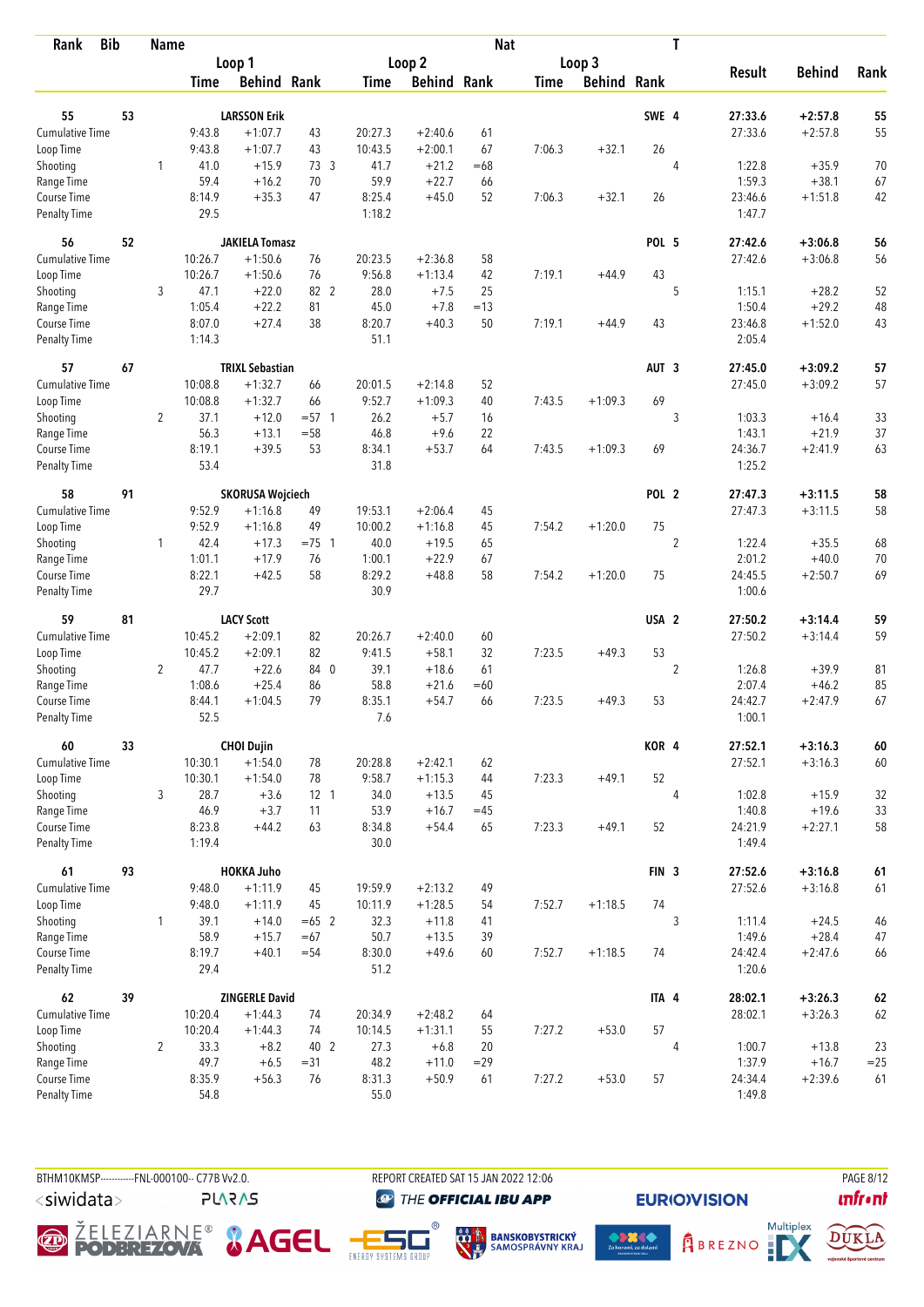| <b>Bib</b><br>Rank                 |    | <b>Name</b>    |                  |                        |                 |                    |                        | <b>Nat</b>     |             |                    |                  | T              |                   |               |        |
|------------------------------------|----|----------------|------------------|------------------------|-----------------|--------------------|------------------------|----------------|-------------|--------------------|------------------|----------------|-------------------|---------------|--------|
|                                    |    |                |                  | Loop 1                 |                 |                    | Loop 2                 |                |             | Loop 3             |                  |                |                   |               |        |
|                                    |    |                | <b>Time</b>      | <b>Behind Rank</b>     |                 | Time               | <b>Behind Rank</b>     |                | <b>Time</b> | <b>Behind Rank</b> |                  |                | <b>Result</b>     | <b>Behind</b> | Rank   |
| 63                                 | 95 |                |                  | <b>RIVAIL Hugo</b>     |                 |                    |                        |                |             |                    | FRA 4            |                | 28:03.7           | $+3:27.9$     | 63     |
| Cumulative Time                    |    |                | 9:41.5           | $+1:05.4$              | 41              | 20:35.0            | $+2:48.3$              | 65             |             |                    |                  |                | 28:03.7           | $+3:27.9$     | 63     |
| Loop Time                          |    |                | 9:41.5           | $+1:05.4$              | 41              | 10:53.5            | $+2:10.1$              | 74             | 7:28.7      | $+54.5$            | 58               |                |                   |               |        |
| Shooting                           |    | 1              | 26.5             | $+1.4$                 | 4 <sup>3</sup>  | 36.9               | $+16.4$                | 52             |             |                    |                  | 4              | 1:03.5            | $+16.6$       | 35     |
| Range Time                         |    |                | 45.1             | $+1.9$                 | 7               | 54.9               | $+17.7$                | 48             |             |                    |                  |                | 1:40.0            | $+18.8$       | 31     |
| Course Time                        |    |                | 8:25.0           | $+45.4$                | 65              | 8:41.0             | $+1:00.6$              | 71             | 7:28.7      | $+54.5$            | 58               |                | 24:34.7           | $+2:39.9$     | 62     |
| Penalty Time                       |    |                | 31.4             |                        |                 | 1:17.6             |                        |                |             |                    |                  |                | 1:49.0            |               |        |
| 64                                 | 65 |                |                  | <b>PERV Joosep</b>     |                 |                    |                        |                |             |                    | EST <sub>2</sub> |                | 28:14.1           | $+3:38.3$     | 64     |
| <b>Cumulative Time</b>             |    |                | 10:13.8          | $+1:37.7$              | $=68$           | 20:23.3            | $+2:36.6$              | 57             |             |                    |                  |                | 28:14.1           | $+3:38.3$     | 64     |
| Loop Time                          |    |                | 10:13.8          | $+1:37.7$              | $=68$           | 10:09.5            | $+1:26.1$              | $=50$          | 7:50.8      | $+1:16.6$          | 72               |                |                   |               |        |
| Shooting                           |    | 1              | 34.7             | $+9.6$                 | 47 1            | 25.3               | $+4.8$                 | 12             |             |                    |                  | $\overline{c}$ | 1:00.1            | $+13.2$       | 22     |
| Range Time                         |    |                | 53.0             | $+9.8$                 | 46              | 44.1               | $+6.9$                 | 11             |             |                    |                  |                | 1:37.1            | $+15.9$       | $=19$  |
| Course Time                        |    |                | 8:50.4           | $+1:10.8$              | 82              | 8:53.7             | $+1:13.3$              | 78             | 7:50.8      | $+1:16.6$          | 72               |                | 25:34.9           | $+3:40.1$     | 78     |
| <b>Penalty Time</b>                |    |                | 30.4             |                        |                 | 31.7               |                        |                |             |                    |                  |                | 1:02.1            |               |        |
| 65                                 | 47 |                |                  | <b>KRUPCIK Tomas</b>   |                 |                    |                        |                |             |                    | CZE 4            |                | 28:20.0           | $+3:44.2$     | 65     |
| Cumulative Time                    |    |                | 9:37.0           | $+1:00.9$              | 37              | 20:33.1            | $+2:46.4$              | 63             |             |                    |                  |                | 28:20.0           | $+3:44.2$     | 65     |
| Loop Time                          |    |                | 9:37.0           | $+1:00.9$              | 37              | 10:56.1            | $+2:12.7$              | 77             | 7:46.9      | $+1:12.7$          | 71               |                |                   |               |        |
| Shooting                           |    | 1              | 29.5             | $+4.4$                 | 14 <sub>3</sub> | 31.8               | $+11.3$                | 39             |             |                    |                  | 4              | 1:01.3            | $+14.4$       | 26     |
| Range Time                         |    |                | 48.5             | $+5.3$                 | $= 22$          | 54.0               | $+16.8$                | 47             |             |                    |                  |                | 1:42.5            | $+21.3$       | 36     |
| Course Time<br><b>Penalty Time</b> |    |                | 8:16.5<br>32.0   | $+36.9$                | 50              | 8:40.8<br>1:21.3   | $+1:00.4$              | 70             | 7:46.9      | $+1:12.7$          | 71               |                | 24:44.2<br>1:53.3 | $+2:49.4$     | 68     |
|                                    |    |                |                  |                        |                 |                    |                        |                |             |                    |                  |                |                   |               |        |
| 66                                 | 50 |                |                  | <b>KIM Yonggyu</b>     |                 |                    |                        |                |             |                    | KOR 4            |                | 28:20.4           | $+3:44.6$     | 66     |
| <b>Cumulative Time</b>             |    |                | 9:48.4<br>9:48.4 | $+1:12.3$<br>$+1:12.3$ | 46              | 20:49.1<br>11:00.7 | $+3:02.4$<br>$+2:17.3$ | 68<br>81       | 7:31.3      |                    | 61               |                | 28:20.4           | $+3:44.6$     | 66     |
| Loop Time<br>Shooting              |    | $\mathbf{1}$   | 33.5             | $+8.4$                 | 46<br>41 3      | 44.5               | $+24.0$                | $=73$          |             | $+57.1$            |                  | 4              | 1:18.0            | $+31.1$       | 58     |
| Range Time                         |    |                | 50.5             | $+7.3$                 | 39              | 1:03.8             | $+26.6$                | $=75$          |             |                    |                  |                | 1:54.3            | $+33.1$       | 57     |
| Course Time                        |    |                | 8:27.0           | $+47.4$                | 69              | 8:39.4             | $+59.0$                | 68             | 7:31.3      | $+57.1$            | 61               |                | 24:37.7           | $+2:42.9$     | 64     |
| <b>Penalty Time</b>                |    |                | 30.9             |                        |                 | 1:17.5             |                        |                |             |                    |                  |                | 1:48.4            |               |        |
| 67                                 | 42 |                |                  | <b>BROWN Luke</b>      |                 |                    |                        |                |             |                    | USA 6            |                | 28:24.8           | $+3:49.0$     | 67     |
| <b>Cumulative Time</b>             |    |                | 10:14.2          | $+1:38.1$              | 70              | 21:11.7            | $+3:25.0$              | 78             |             |                    |                  |                | 28:24.8           | $+3:49.0$     | 67     |
| Loop Time                          |    |                | 10:14.2          | $+1:38.1$              | 70              | 10:57.5            | $+2:14.1$              | 80             | 7:13.1      | $+38.9$            | 34               |                |                   |               |        |
| Shooting                           |    | $\overline{2}$ | 36.8             | $+11.7$                | 55 4            | 42.9               | $+22.4$                | 71             |             |                    |                  | 6              | 1:19.8            | $+32.9$       | 64     |
| Range Time                         |    |                | 57.5             | $+14.3$                | 63              | 1:02.3             | $+25.1$                | 71             |             |                    |                  |                | 1:59.8            | $+38.6$       | 69     |
| Course Time                        |    |                | 8:22.2           | $+42.6$                | 59              | 8:14.2             | $+33.8$                | 41             | 7:13.1      | $+38.9$            | 34               |                | 23:49.5           | $+1:54.7$     | 45     |
| <b>Penalty Time</b>                |    |                | 54.5             |                        |                 | 1:41.0             |                        |                |             |                    |                  |                | 2:35.5            |               |        |
| 68                                 | 8  |                |                  | <b>SIRIK Sergey</b>    |                 |                    |                        |                |             |                    | KAZ 4            |                | 28:26.2           | $+3:50.4$     | 68     |
| <b>Cumulative Time</b>             |    |                | 9:53.2           | $+1:17.1$              | 51              | 20:49.7            | $+3:03.0$              | 69             |             |                    |                  |                | 28:26.2           | $+3:50.4$     | 68     |
| Loop Time                          |    |                | 9:53.2           | $+1:17.1$              | 51              | 10:56.5            | $+2:13.1$              | 78             | 7:36.5      | $+1:02.3$          | 66               |                |                   |               |        |
| Shooting                           |    | $\mathbf{1}$   | 38.1             | $+13.0$                | $=62$ 3         | 44.9               | $+24.4$                | 75             |             |                    |                  | $\overline{4}$ | 1:23.1            | $+36.2$       | $= 71$ |
| Range Time                         |    |                | 55.3             | $+12.1$                | $= 54$          | 1:04.3             | $+27.1$                | 77             |             |                    |                  |                | 1:59.6            | $+38.4$       | 68     |
| Course Time<br>Penalty Time        |    |                | 8:28.1<br>29.8   | $+48.5$                | 70              | 8:36.8<br>1:15.4   | $+56.4$                | 67             | 7:36.5      | $+1:02.3$          | 66               |                | 24:41.4<br>1:45.2 | $+2:46.6$     | 65     |
| 69                                 | 13 |                |                  | <b>FOUNTAIN Vinny</b>  |                 |                    |                        |                |             |                    | GBR 5            |                | 28:27.0           | $+3:51.2$     | 69     |
| <b>Cumulative Time</b>             |    |                | 10:19.1          | $+1:43.0$              | 73              | 21:04.6            | $+3:17.9$              | 74             |             |                    |                  |                | 28:27.0           | $+3:51.2$     | 69     |
| Loop Time                          |    |                | 10:19.1          | $+1:43.0$              | 73              | 10:45.5            | $+2:02.1$              | 68             | 7:22.4      | $+48.2$            | 50               |                |                   |               |        |
| Shooting                           |    | $\overline{2}$ | 40.8             | $+15.7$                | 71 <sub>3</sub> | 39.4               | $+18.9$                | 62             |             |                    |                  | 5              | 1:20.2            | $+33.3$       | 65     |
| Range Time                         |    |                | 59.6             | $+16.4$                | $= 71$          | 58.7               | $+21.5$                | 59             |             |                    |                  |                | 1:58.3            | $+37.1$       | $= 65$ |
| Course Time                        |    |                | 8:23.3           | $+43.7$                | 60              | 8:23.2             | $+42.8$                | 51             | 7:22.4      | $+48.2$            | 50               |                | 24:08.9           | $+2:14.1$     | 54     |
| <b>Penalty Time</b>                |    |                | 56.2             |                        |                 | 1:23.6             |                        |                |             |                    |                  |                | 2:19.8            |               |        |
| 70                                 | 66 |                |                  | <b>FRAVI Laurin</b>    |                 |                    |                        |                |             |                    | SUI 5            |                | 28:32.5           | $+3:56.7$     | $70\,$ |
| <b>Cumulative Time</b>             |    |                | 10:17.8          | $+1:41.7$              | 72              | 21:08.9            | $+3:22.2$              | 75             |             |                    |                  |                | 28:32.5           | $+3:56.7$     | 70     |
| Loop Time                          |    |                | 10:17.8          | $+1:41.7$              | 72              | 10:51.1            | $+2:07.7$              | 72             | 7:23.6      | $+49.4$            | 54               |                |                   |               |        |
| Shooting                           |    | $\overline{2}$ | 37.6             | $+12.5$                | $=59$ 3         | 20.6               | $+0.1$                 | $\overline{2}$ |             |                    |                  | 5              | 58.2              | $+11.3$       | $=15$  |
| Range Time                         |    |                | 57.2             | $+14.0$                | 62              | 42.6               | $+5.4$                 | 9              |             |                    |                  |                | 1:39.8            | $+18.6$       | 30     |
| Course Time                        |    |                | 8:21.5           | $+41.9$                | $=56$           | 8:42.4             | $+1:02.0$              | 72             | 7:23.6      | $+49.4$            | 54               |                | 24:27.5           | $+2:32.7$     | 59     |
| Penalty Time                       |    |                | 59.1             |                        |                 | 1:26.1             |                        |                |             |                    |                  |                | 2:25.2            |               |        |

BTHM10KMSP-----------FNL-000100-- C77B Vv2.0. REPORT CREATED SAT 15 JAN 2022 12:06 PAGE 9/12 <siwidata>

**PLARAS** 

**THE OFFICIAL IBU APP** 

*<u><u>Infront</u>*</u>









**EURIO)VISION** 

**Contact Service Service Service Service Service Service Service Service Service Service Service Service Service Service Service Service Service Service Service Service Service Service Service Service Service Service Servi** 

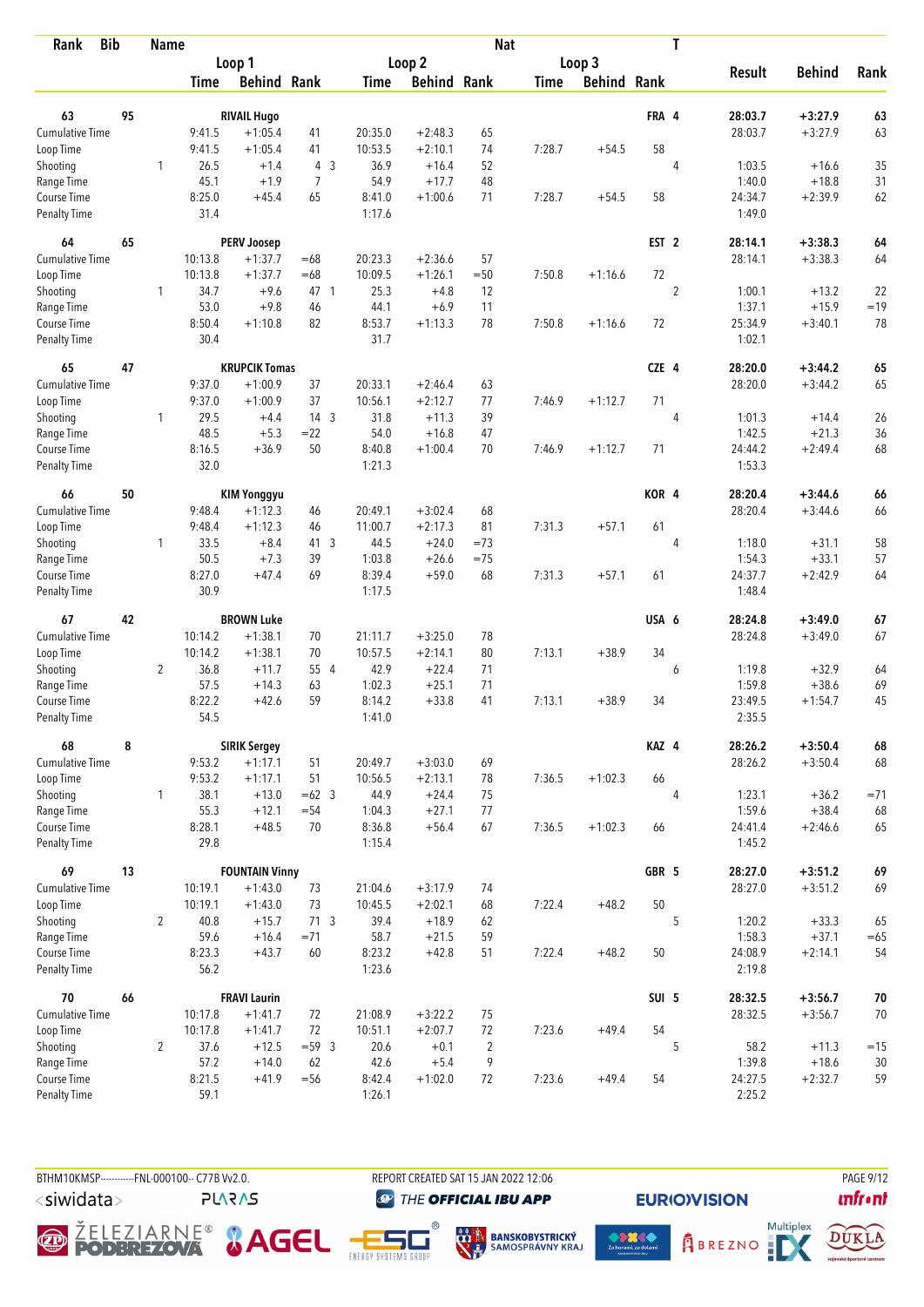| <b>Bib</b><br>Rank          |    | <b>Name</b>    |                |                            |                 |                  |                    | <b>Nat</b> |             |                    |       | T              |                   |               |        |
|-----------------------------|----|----------------|----------------|----------------------------|-----------------|------------------|--------------------|------------|-------------|--------------------|-------|----------------|-------------------|---------------|--------|
|                             |    |                |                | Loop 1                     |                 |                  | Loop 2             |            |             | Loop 3             |       |                |                   |               |        |
|                             |    |                | <b>Time</b>    | <b>Behind Rank</b>         |                 | <b>Time</b>      | <b>Behind Rank</b> |            | <b>Time</b> | <b>Behind Rank</b> |       |                | <b>Result</b>     | <b>Behind</b> | Rank   |
|                             |    |                |                |                            |                 |                  |                    |            |             |                    |       |                |                   |               |        |
| 71                          | 35 |                |                | <b>LEITINGER Nikolaus</b>  |                 |                  |                    |            |             |                    | AUT 6 |                | 28:34.3           | $+3:58.5$     | 71     |
| Cumulative Time             |    |                | 10:04.0        | $+1:27.9$                  | $=60$           | 21:11.5          | $+3:24.8$          | 77         |             |                    |       |                | 28:34.3           | $+3:58.5$     | 71     |
| Loop Time                   |    |                | 10:04.0        | $+1:27.9$                  | $=60$           | 11:07.5          | $+2:24.1$          | 83         | 7:22.8      | $+48.6$            | 51    |                |                   |               |        |
| Shooting                    |    | $\overline{2}$ | 37.6           | $+12.5$                    | $= 59.4$        | 38.4             | $+17.9$            | 55         |             |                    |       | 6              | 1:16.1            | $+29.2$       | 56     |
| Range Time                  |    |                | 56.3           | $+13.1$                    | $= 58$          | 58.8             | $+21.6$            | $=60$      |             |                    |       |                | 1:55.1            | $+33.9$       | 59     |
| Course Time<br>Penalty Time |    |                | 8:14.7<br>53.0 | $+35.1$                    | $=45$           | 8:28.0<br>1:40.7 | $+47.6$            | 56         | 7:22.8      | $+48.6$            | 51    |                | 24:05.5<br>2:33.7 | $+2:10.7$     | 51     |
| 72                          | 55 |                |                | <b>AOLAID Marten</b>       |                 |                  |                    |            |             |                    | EST 4 |                | 28:36.0           | $+4:00.2$     | 72     |
| <b>Cumulative Time</b>      |    |                | 10:17.7        | $+1:41.6$                  | 71              | 20:54.1          | $+3:07.4$          | 71         |             |                    |       |                | 28:36.0           | $+4:00.2$     | 72     |
| Loop Time                   |    |                | 10:17.7        | $+1:41.6$                  | 71              | 10:36.4          | $+1:53.0$          | 65         | 7:41.9      | $+1:07.7$          | 68    |                |                   |               |        |
| Shooting                    |    | $\overline{2}$ | 39.8           | $+14.7$                    | $=69$ 2         | 35.6             | $+15.1$            | 50         |             |                    |       | 4              | 1:15.5            | $+28.6$       | 53     |
| Range Time                  |    |                | 58.3           | $+15.1$                    | 66              | 53.9             | $+16.7$            | $=45$      |             |                    |       |                | 1:52.2            | $+31.0$       | 51     |
| Course Time                 |    |                | 8:25.3         | $+45.7$                    | 66              | 8:48.5           | $+1:08.1$          | 74         | 7:41.9      | $+1:07.7$          | 68    |                | 24:55.7           | $+3:00.9$     | $=70$  |
| <b>Penalty Time</b>         |    |                | 54.1           |                            |                 | 54.0             |                    |            |             |                    |       |                | 1:48.1            |               |        |
| 73                          | 74 |                |                | <b>MACKELS Marek</b>       |                 |                  |                    |            |             |                    | BEL 3 |                | 28:37.3           | $+4:01.5$     | 73     |
| <b>Cumulative Time</b>      |    |                | 10:13.8        | $+1:37.7$                  | $=68$           | 20:59.6          | $+3:12.9$          | 72         |             |                    |       |                | 28:37.3           | $+4:01.5$     | 73     |
| Loop Time                   |    |                | 10:13.8        | $+1:37.7$                  | $=68$           | 10:45.8          | $+2:02.4$          | 69         | 7:37.7      | $+1:03.5$          | 67    |                |                   |               |        |
| Shooting                    |    | 1              | 48.5           | $+23.4$                    | 85 2            | 43.8             | $+23.3$            | 72         |             |                    |       | 3              | 1:32.4            | $+45.5$       | 86     |
| Range Time                  |    |                | 1:07.6         | $+24.4$                    | 84              | 1:03.4           | $+26.2$            | 73         |             |                    |       |                | 2:11.0            | $+49.8$       | 86     |
| Course Time                 |    |                | 8:34.2         | $+54.6$                    | 74              | 8:49.1           | $+1:08.7$          | $=75$      | 7:37.7      | $+1:03.5$          | 67    |                | 25:01.0           | $+3:06.2$     | 73     |
| Penalty Time                |    |                | 32.0           |                            |                 | 53.3             |                    |            |             |                    |       |                | 1:25.3            |               |        |
| 74                          | 79 |                |                | <b>FAUNER Daniele</b>      |                 |                  |                    |            |             |                    | ITA 4 |                | 28:41.9           | $+4:06.1$     | 74     |
| Cumulative Time             |    |                | 9:56.7         | $+1:20.6$                  | 55              | 20:50.0          | $+3:03.3$          | 70         |             |                    |       |                | 28:41.9           | $+4:06.1$     | 74     |
| Loop Time                   |    |                | 9:56.7         | $+1:20.6$                  | 55              | 10:53.3          | $+2:09.9$          | 73         | 7:51.9      | $+1:17.7$          | 73    |                |                   |               |        |
| Shooting                    |    | $\mathbf{1}$   | 44.8           | $+19.7$                    | 78 3            | 38.5             | $+18.0$            | $= 56$     |             |                    |       | 4              | 1:23.4            | $+36.5$       | 74     |
| Range Time                  |    |                | 1:02.1         | $+18.9$                    | 77              | 56.2             | $+19.0$            | 53         |             |                    |       |                | 1:58.3            | $+37.1$       | $=65$  |
| Course Time                 |    |                | 8:23.7         | $+44.1$                    | 62              | 8:40.1           | $+59.7$            | 69         | 7:51.9      | $+1:17.7$          | 73    |                | 24:55.7           | $+3:00.9$     | $=70$  |
| <b>Penalty Time</b>         |    |                | 30.9           |                            |                 | 1:17.0           |                    |            |             |                    |       |                | 1:47.9            |               |        |
| 75                          | 21 |                |                | <b>ANDERSSON Oscar</b>     |                 |                  |                    |            |             |                    | SWE 7 |                | 28:44.4           | $+4:08.6$     | 75     |
| <b>Cumulative Time</b>      |    |                | 10:35.4        | $+1:59.3$                  | 81              | 21:09.3          | $+3:22.6$          | 76         |             |                    |       |                | 28:44.4           | $+4:08.6$     | 75     |
| Loop Time                   |    |                | 10:35.4        | $+1:59.3$                  | 81              | 10:33.9          | $+1:50.5$          | 64         | 7:35.1      | $+1:00.9$          | 65    |                |                   |               |        |
| Shooting                    |    | 4              | 43.2           | $+18.1$                    | 77 <sub>3</sub> | 30.8             | $+10.3$            | $=32$      |             |                    |       | 7              | 1:14.0            | $+27.1$       | 51     |
| Range Time                  |    |                | 1:00.4         | $+17.2$                    | 75              | 50.5             | $+13.3$            | 38         |             |                    |       |                | 1:50.9            | $+29.7$       | 49     |
| Course Time                 |    |                | 8:00.8         | $+21.2$                    | 27              | 8:26.5           | $+46.1$            | 53         | 7:35.1      | $+1:00.9$          | 65    |                | 24:02.4           | $+2:07.6$     | 50     |
| <b>Penalty Time</b>         |    |                | 1:34.2         |                            |                 | 1:16.9           |                    |            |             |                    |       |                | 2:51.1            |               |        |
| 76                          | 40 |                |                | <b>ENKHBAT Enkhsaikhan</b> |                 |                  |                    |            |             |                    | MGL 4 |                | 28:48.1           | $+4:12.3$     | 76     |
| <b>Cumulative Time</b>      |    |                | 9:59.1         | $+1:23.0$                  | 56              | 20:45.2          | $+2:58.5$          | 67         |             |                    |       |                | 28:48.1           | $+4:12.3$     | 76     |
| Loop Time                   |    |                | 9:59.1         | $+1:23.0$                  | 56              | 10:46.1          | $+2:02.7$          | 70         | 8:02.9      | $+1:28.7$          | 79    |                |                   |               |        |
| Shooting                    |    | 1              | 33.8           | $+8.7$                     | $=43.3$         | 36.6             | $+16.1$            | 51         |             |                    |       | $\overline{4}$ | 1:10.4            | $+23.5$       | 44     |
| Range Time                  |    |                | 51.8           | $+8.6$                     | 45              | 57.6             | $+20.4$            | 56         |             |                    |       |                | 1:49.4            | $+28.2$       | $46\,$ |
| Course Time                 |    |                | 8:35.6         | $+56.0$                    | 75              | 8:27.3           | $+46.9$            | 55         | 8:02.9      | $+1:28.7$          | 79    |                | 25:05.8           | $+3:11.0$     | 75     |
| Penalty Time                |    |                | 31.7           |                            |                 | 1:21.2           |                    |            |             |                    |       |                | 1:52.9            |               |        |
| 77                          | 83 |                |                | <b>MELICHER Bruno</b>      |                 |                  |                    |            |             |                    | SVK 1 |                | 28:55.1           | $+4:19.3$     | 77     |
| <b>Cumulative Time</b>      |    |                | 10:23.0        | $+1:46.9$                  | 75              | 20:45.1          | $+2:58.4$          | 66         |             |                    |       |                | 28:55.1           | $+4:19.3$     | 77     |
| Loop Time                   |    |                | 10:23.0        | $+1:46.9$                  | 75              | 10:22.1          | $+1:38.7$          | 59         | 8:10.0      | $+1:35.8$          | 82    |                |                   |               |        |
| Shooting                    |    | $\mathbf{1}$   | 50.2           | $+25.1$                    | 87 0            | 33.5             | $+13.0$            | 43         |             |                    |       | 1              | 1:23.8            | $+36.9$       | 75     |
| Range Time                  |    |                | 1:09.6         | $+26.4$                    | 87              | 52.8             | $+15.6$            | 43         |             |                    |       |                | 2:02.4            | $+41.2$       | 72     |
| Course Time                 |    |                | 8:42.7         | $+1:03.1$                  | 78              | 9:21.6           | $+1:41.2$          | 86         | 8:10.0      | $+1:35.8$          | 82    |                | 26:14.3           | $+4:19.5$     | 82     |
| Penalty Time                |    |                | 30.7           |                            |                 | 7.7              |                    |            |             |                    |       |                | 38.4              |               |        |
| 78                          | 48 |                |                | <b>USOV Andrei</b>         |                 |                  |                    |            |             |                    | MDA 3 |                | 28:59.9           | $+4:24.1$     | 78     |
| <b>Cumulative Time</b>      |    |                | 10:07.5        | $+1:31.4$                  | 65              | 21:01.8          | $+3:15.1$          | 73         |             |                    |       |                | 28:59.9           | $+4:24.1$     | 78     |
| Loop Time                   |    |                | 10:07.5        | $+1:31.4$                  | 65              | 10:54.3          | $+2:10.9$          | 75         | 7:58.1      | $+1:23.9$          | 77    |                |                   |               |        |
| Shooting                    |    | $\mathbf{1}$   | 45.6           | $+20.5$                    | 80 2            | 39.0             | $+18.5$            | 60         |             |                    |       | 3              | 1:24.7            | $+37.8$       | 77     |
| Range Time<br>Course Time   |    |                | 1:06.4         | $+23.2$                    | 82              | 59.8             | $+22.6$            | 65<br>79   |             |                    |       |                | 2:06.2            | $+45.0$       | $= 81$ |
| <b>Penalty Time</b>         |    |                | 8:30.6<br>30.5 | $+51.0$                    | 71              | 9:00.2<br>54.3   | $+1:19.8$          |            | 7:58.1      | $+1:23.9$          | 77    |                | 25:28.9<br>1:24.8 | $+3:34.1$     | 77     |
|                             |    |                |                |                            |                 |                  |                    |            |             |                    |       |                |                   |               |        |

BTHM10KMSP-----------FNL-000100-- C77B Vv2.0. REPORT CREATED SAT 15 JAN 2022 12:06 PAGE 10/12 <siwidata>

**PLARAS** 

**THE OFFICIAL IBU APP** 

*<u><u>Infront</u>*</u>









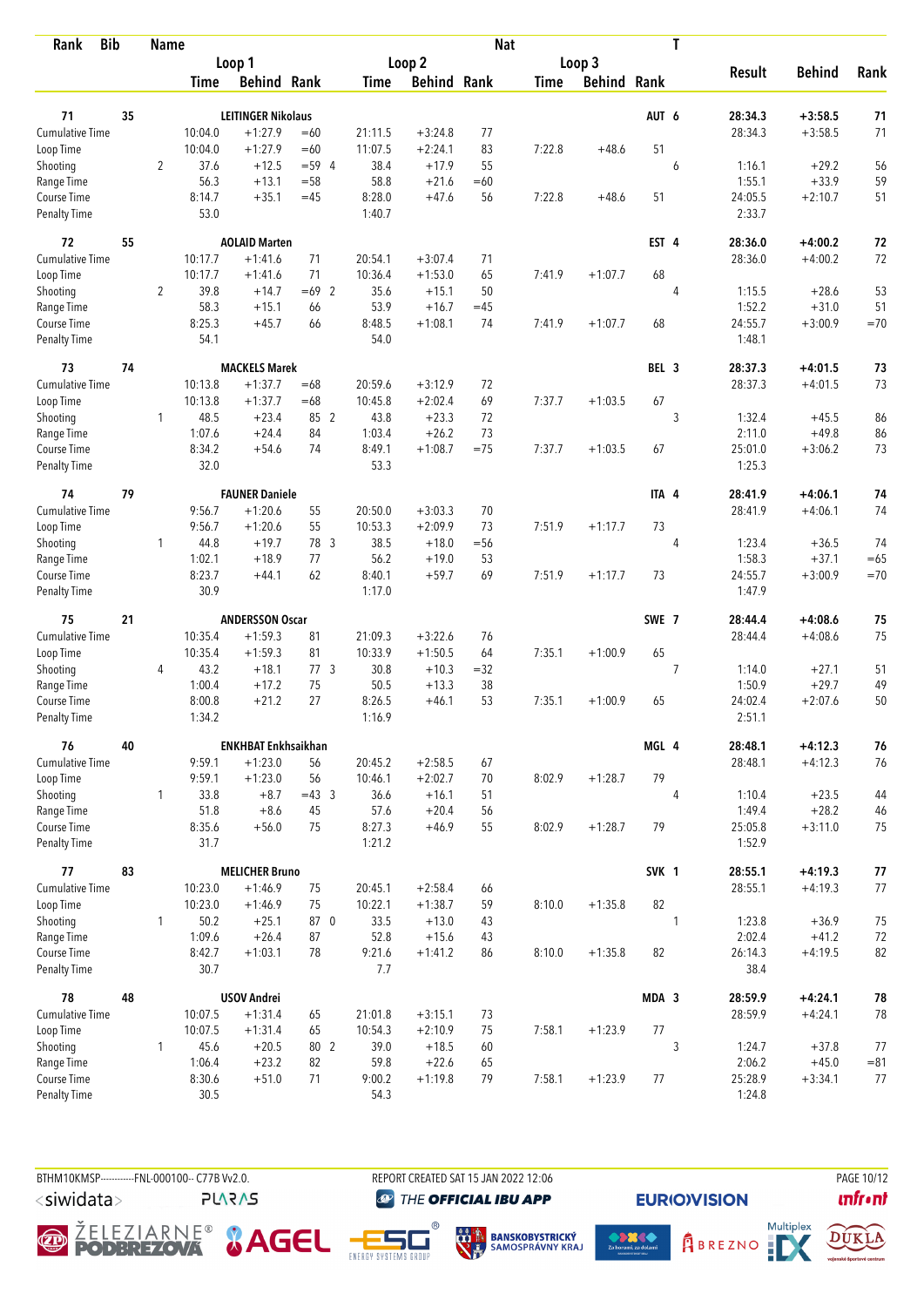| <b>Bib</b><br>Rank                 |    | <b>Name</b>    |                  |                            |                          |                |                    | <b>Nat</b> |             |                    |                  | T              |                   |               |        |
|------------------------------------|----|----------------|------------------|----------------------------|--------------------------|----------------|--------------------|------------|-------------|--------------------|------------------|----------------|-------------------|---------------|--------|
|                                    |    |                |                  | Loop 1                     |                          |                | Loop 2             |            |             | Loop 3             |                  |                |                   |               |        |
|                                    |    |                | <b>Time</b>      | <b>Behind Rank</b>         |                          | <b>Time</b>    | <b>Behind Rank</b> |            | <b>Time</b> | <b>Behind Rank</b> |                  |                | <b>Result</b>     | <b>Behind</b> | Rank   |
| 79                                 | 70 |                |                  | <b>WEBB Marcus</b>         |                          |                |                    |            |             |                    | GBR <sub>3</sub> |                | 29:39.3           | $+5:03.5$     | 79     |
| <b>Cumulative Time</b>             |    |                | 10:54.6          | $+2:18.5$                  | 83                       | 21:27.1        | $+3:40.4$          | 80         |             |                    |                  |                | 29:39.3           | $+5:03.5$     | 79     |
|                                    |    |                | 10:54.6          | $+2:18.5$                  | 83                       | 10:32.5        | $+1:49.1$          | $=61$      | 8:12.2      | $+1:38.0$          | 83               |                |                   |               |        |
| Loop Time<br>Shooting              |    | $\overline{2}$ | 51.1             | $+26.0$                    | 88 1                     | 39.9           | $+19.4$            | $=63$      |             |                    |                  | 3              | 1:31.1            | $+44.2$       | 85     |
| Range Time                         |    |                | 1:09.8           | $+26.6$                    | 88                       | 56.4           | $+19.2$            | 54         |             |                    |                  |                | 2:06.2            | $+45.0$       | $= 81$ |
| Course Time                        |    |                | 8:48.1           | $+1:08.5$                  | 81                       | 9:03.8         | $+1:23.4$          | 81         | 8:12.2      | $+1:38.0$          | 83               |                | 26:04.1           | $+4:09.3$     | 80     |
| <b>Penalty Time</b>                |    |                | 56.7             |                            |                          | 32.3           |                    |            |             |                    |                  |                | 1:29.0            |               |        |
| 80                                 | 63 |                |                  |                            | TSEREN-OCHIR Adiyajargal |                |                    |            |             |                    | MGL 3            |                | 29:40.7           | $+5:04.9$     | 80     |
| Cumulative Time                    |    |                | 9:54.7           | $+1:18.6$                  | 52                       | 21:17.8        | $+3:31.1$          | 79         |             |                    |                  |                | 29:40.7           | $+5:04.9$     | 80     |
| Loop Time                          |    |                | 9:54.7           | $+1:18.6$                  | 52                       | 11:23.1        | $+2:39.7$          | 85         | 8:22.9      | $+1:48.7$          | 84               |                |                   |               |        |
| Shooting                           |    | 0              | 30.0             | $+4.9$                     | 19 <sup>3</sup>          | 34.3           | $+13.8$            | $=46$      |             |                    |                  | 3              | 1:04.4            | $+17.5$       | 36     |
| Range Time                         |    |                | 49.1             | $+5.9$                     | $=26$                    | 55.2           | $+18.0$            | 49         |             |                    |                  |                | 1:44.3            | $+23.1$       | 39     |
| Course Time                        |    |                | 8:57.1           | $+1:17.5$                  | 83                       | 9:03.7         | $+1:23.3$          | 80         | 8:22.9      | $+1:48.7$          | 84               |                | 26:23.7           | $+4:28.9$     | 83     |
| <b>Penalty Time</b>                |    |                | 8.5              |                            |                          | 1:24.2         |                    |            |             |                    |                  |                | 1:32.7            |               |        |
| 81                                 | 29 |                |                  | <b>GOESSLING Raleigh</b>   |                          |                |                    |            |             |                    | USA 6            |                | 29:50.3           | $+5:14.5$     | 81     |
| Cumulative Time                    |    |                | 10:29.4          | $+1:53.3$                  | 77                       | 21:53.4        | $+4:06.7$          | 83         |             |                    |                  |                | 29:50.3           | $+5:14.5$     | 81     |
| Loop Time                          |    |                | 10:29.4          | $+1:53.3$                  | 77                       | 11:24.0        | $+2:40.6$          | 86         | 7:56.9      | $+1:22.7$          | 76               |                |                   |               |        |
| Shooting                           |    | $\overline{2}$ | 37.7             | $+12.6$                    | 614                      | 34.3           | $+13.8$            | $=46$      |             |                    |                  | 6              | 1:12.0            | $+25.1$       | 47     |
| Range Time                         |    |                | 57.7             | $+14.5$                    | $=64$                    | 55.3           | $+18.1$            | $= 50$     |             |                    |                  |                | 1:53.0            | $+31.8$       | 55     |
| Course Time                        |    |                | 8:36.0           | $+56.4$                    | 77                       | 8:42.5         | $+1:02.1$          | 73         | 7:56.9      | $+1:22.7$          | 76               |                | 25:15.4           | $+3:20.6$     | 76     |
| <b>Penalty Time</b>                |    |                | 55.7             |                            |                          | 1:46.2         |                    |            |             |                    |                  |                | 2:41.9            |               |        |
| 82                                 | 72 |                |                  | <b>CERNAK Adam</b>         |                          |                |                    |            |             |                    | SVK <sub>2</sub> |                | 29:51.7           | $+5:15.9$     | 82     |
| Cumulative Time                    |    |                | 10:32.4          | $+1:56.3$                  | 80                       | 21:27.7        | $+3:41.0$          | 81         |             |                    |                  |                | 29:51.7           | $+5:15.9$     | 82     |
| Loop Time                          |    |                | 10:32.4          | $+1:56.3$                  | 80                       | 10:55.3        | $+2:11.9$          | 76         | 8:24.0      | $+1:49.8$          | 85               |                |                   |               |        |
| Shooting                           |    | 1              | 39.3             | $+14.2$                    | 67 1                     | 42.0           | $+21.5$            | 70         |             |                    |                  | $\overline{2}$ | 1:21.3            | $+34.4$       | 67     |
| Range Time                         |    |                | 59.8             | $+16.6$                    | 73                       | 1:03.0         | $+25.8$            | 72         |             |                    |                  |                | 2:02.8            | $+41.6$       | 75     |
| Course Time<br><b>Penalty Time</b> |    |                | 9:00.3<br>32.3   | $+1:20.7$                  | 85                       | 9:18.8<br>33.5 | $+1:38.4$          | 85         | 8:24.0      | $+1:49.8$          | 85               |                | 26:43.1<br>1:05.8 | $+4:48.3$     | 85     |
|                                    |    |                |                  |                            |                          |                |                    |            |             |                    |                  |                |                   |               |        |
| 83                                 | 69 |                |                  | <b>BUKI Adam</b>           |                          |                |                    |            |             |                    | HUN 4            |                | 30:07.3           | $+5:31.5$     | 83     |
| Cumulative Time                    |    |                | 11:02.1          | $+2:26.0$                  | 85                       | 22:04.1        | $+4:17.4$          | 85         |             |                    |                  |                | 30:07.3           | $+5:31.5$     | 83     |
| Loop Time                          |    |                | 11:02.1          | $+2:26.0$                  | 85                       | 11:02.0        | $+2:18.6$          | 82         | 8:03.2      | $+1:29.0$          | 80               |                |                   |               |        |
| Shooting                           |    | $\overline{2}$ | 47.3             | $+22.2$                    | 83 2                     | 38.5           | $+18.0$            | $=$ 56     |             |                    |                  | 4              | 1:25.8            | $+38.9$       | 79     |
| Range Time                         |    |                | 1:08.3           | $+25.1$                    | 85                       | 58.6           | $+21.4$            | 58         |             |                    |                  |                | 2:06.9            | $+45.7$       | 84     |
| Course Time                        |    |                | 8:59.3           | $+1:19.7$                  | 84                       | 9:06.6         | $+1:26.2$          | 83         | 8:03.2      | $+1:29.0$          | 80               |                | 26:09.1           | $+4:14.3$     | 81     |
| <b>Penalty Time</b>                |    |                | 54.5             |                            |                          | 56.8           |                    |            |             |                    |                  |                | 1:51.3            |               |        |
| 84                                 | 80 |                |                  | <b>PANYIK David</b>        |                          |                |                    |            |             |                    | HUN <sub>5</sub> |                | 30:07.5           | $+5:31.7$     | 84     |
| <b>Cumulative Time</b>             |    |                | 11:06.1          | $+2:30.0$                  | 86                       | 22:03.3        | $+4:16.6$          | 84         |             |                    |                  |                | 30:07.5           | $+5:31.7$     | 84     |
| Loop Time                          |    |                | 11:06.1          | $+2:30.0$                  | 86                       | 10:57.2        | $+2:13.8$          | 79         | 8:04.2      | $+1:30.0$          | 81               |                |                   |               |        |
| Shooting                           |    | 3              | 37.0             | $+11.9$                    | 56 2                     | 35.0           | $+14.5$            | 49         |             |                    |                  | 5              | 1:12.1            | $+25.2$       | 48     |
| Range Time                         |    |                | 57.0             | $+13.8$                    | 61                       | 55.3           | $+18.1$            | $=50$      |             |                    |                  |                | 1:52.3            | $+31.1$       | $= 52$ |
| Course Time<br>Penalty Time        |    |                | 8:47.7<br>1:21.4 | $+1:08.1$                  | 80                       | 9:04.7<br>57.2 | $+1:24.3$          | 82         | 8:04.2      | $+1:30.0$          | 81               |                | 25:56.6<br>2:18.6 | $+4:01.8$     | 79     |
| 85                                 | 89 |                |                  | <b>ALTANKHUYAG Bilguun</b> |                          |                |                    |            |             |                    | MGL 2            |                | 30:15.1           | $+5:39.3$     | 85     |
| <b>Cumulative Time</b>             |    |                | 10:57.6          | $+2:21.5$                  | 84                       | 21:44.8        | $+3:58.1$          | 82         |             |                    |                  |                | 30:15.1           | $+5:39.3$     | 85     |
| Loop Time                          |    |                | 10:57.6          | $+2:21.5$                  | 84                       | 10:47.2        | $+2:03.8$          | 71         | 8:30.3      | $+1:56.1$          | 86               |                |                   |               |        |
| Shooting                           |    | $\mathbf{1}$   | 31.5             | $+6.4$                     | 30 <sub>1</sub>          | 26.7           | $+6.2$             | $=17$      |             |                    |                  | $\sqrt{2}$     | 58.2              | $+11.3$       | $=15$  |
| Range Time                         |    |                | 50.3             | $+7.1$                     | $= 36$                   | 47.1           | $+9.9$             | $= 23$     |             |                    |                  |                | 1:37.4            | $+16.2$       | 22     |
| Course Time                        |    |                | 9:34.8           | $+1:55.2$                  | 89                       | 9:28.1         | $+1:47.7$          | 87         | 8:30.3      | $+1:56.1$          | 86               |                | 27:33.2           | $+5:38.4$     | 86     |
| Penalty Time                       |    |                | 32.5             |                            |                          | 32.0           |                    |            |             |                    |                  |                | 1:04.5            |               |        |
| 86                                 | 78 |                |                  | <b>KOSTELNIK Viliam</b>    |                          |                |                    |            |             |                    | SVK 5            |                | 31:06.0           | $+6:30.2$     | 86     |
| <b>Cumulative Time</b>             |    |                | 11:50.8          | $+3:14.7$                  | 90                       | 23:04.9        | $+5:18.2$          | 87         |             |                    |                  |                | 31:06.0           | $+6:30.2$     | 86     |
| Loop Time                          |    |                | 11:50.8          | $+3:14.7$                  | 90                       | 11:14.1        | $+2:30.7$          | 84         | 8:01.1      | $+1:26.9$          | 78               |                |                   |               |        |
| Shooting                           |    | 3              | 56.8             | $+31.7$                    | 89 2                     | 38.5           | $+18.0$            | $=$ 56     |             |                    |                  | 5              | 1:35.3            | $+48.4$       | $= 87$ |
| Range Time                         |    |                | 1:19.1           | $+35.9$                    | 89                       | 58.0           | $+20.8$            | 57         |             |                    |                  |                | 2:17.1            | $+55.9$       | 89     |
| Course Time                        |    |                | 9:07.0           | $+1:27.4$                  | 86                       | 9:17.2         | $+1:36.8$          | 84         | 8:01.1      | $+1:26.9$          | 78               |                | 26:25.3           | $+4:30.5$     | 84     |
| Penalty Time                       |    |                | 1:24.7           |                            |                          | 58.9           |                    |            |             |                    |                  |                | 2:23.6            |               |        |

BTHM10KMSP-----------FNL-000100-- C77B Vv2.0. REPORT CREATED SAT 15 JAN 2022 12:06 PAGE 11/12 <siwidata>

**PLARAS** 

**THE OFFICIAL IBU APP** 

**O ŽELEZIARNE<sup>®</sup> & AGEL** 



**Contact Service Service Service Service Service Service Service Service Service Service Service Service Service Service Service Service Service Service Service Service Service Service Service Service Service Service Servi** 



**EURIO)VISION** 



*<u><u>Infront</u>*</u>